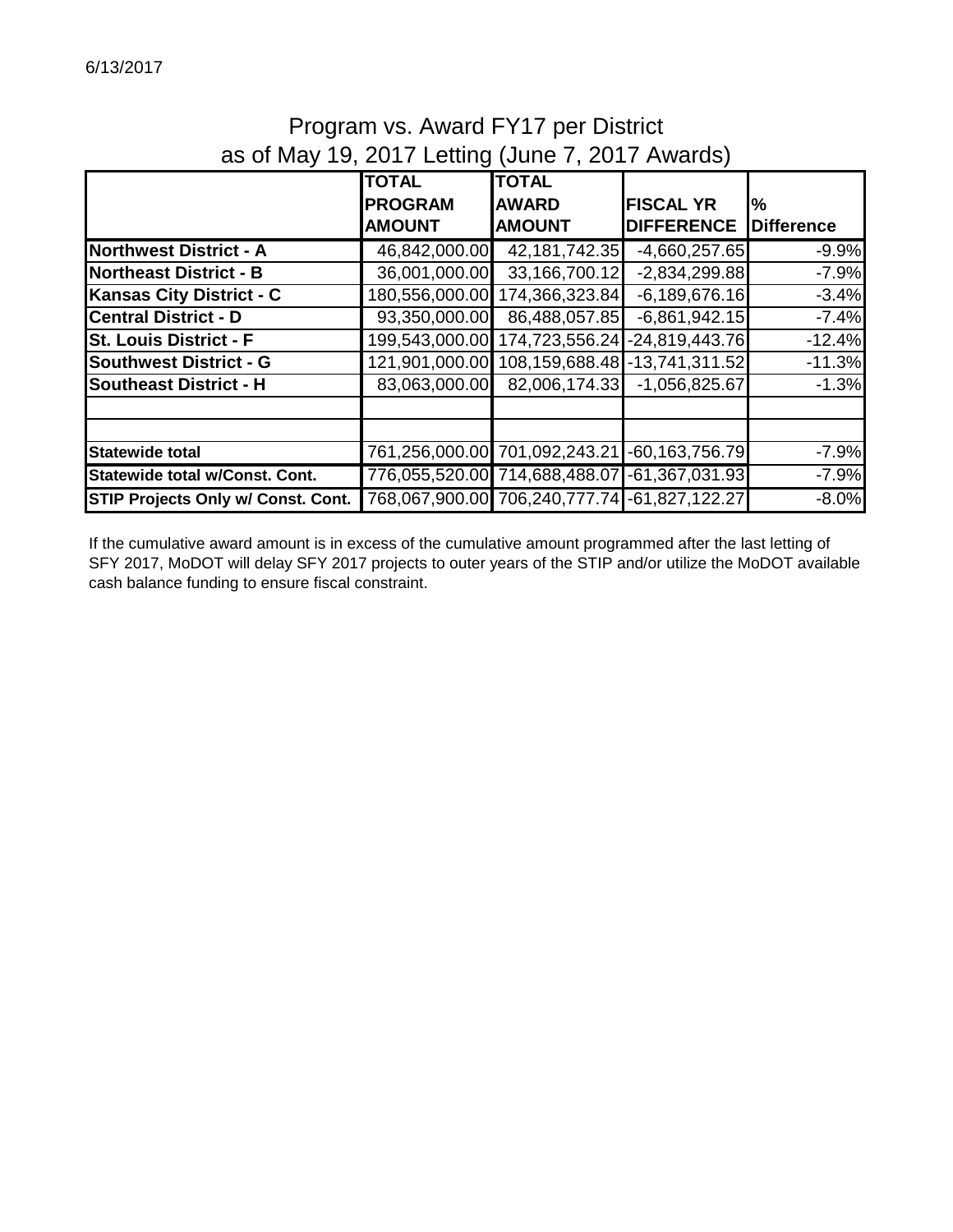| FY17 BID OPENING TOTALS -- 6/16 - 5/17 |                                                                       |                                   |                |                     |                                      |                  |                                       |                  |                       |                                      |                     |                 |                                |
|----------------------------------------|-----------------------------------------------------------------------|-----------------------------------|----------------|---------------------|--------------------------------------|------------------|---------------------------------------|------------------|-----------------------|--------------------------------------|---------------------|-----------------|--------------------------------|
| <b>LETTING</b>                         | <b>PROGRAMMED</b><br><b>AMOUNT</b>                                    | <b>TOTAL</b><br><b>AMOUNT BID</b> | م ن            | <b>TOTAL AMOUNT</b> | <b>AWARDED</b><br><b>MAINTENANCE</b> | <b>PROGRAM</b>   | AWARDED STIP PROJECTS<br><b>TOTAL</b> | <b>PROGRAM</b>   | <b>PROGRAM AMOUNT</b> | ALL AWARDED PROJECTS<br><b>TOTAL</b> | <b>AWARD AMOUNT</b> | <b>TOTAL</b>    | <b>TOTAL</b><br><b>AWARDED</b> |
| <b>MONTH</b>                           | <b>ALL PROJECTS</b>                                                   | <b>ALL PROJECTS</b>               | ēδ             | <b>REJECTED</b>     | <b>PROJECTS</b>                      | <b>AMOUNT</b>    | <b>BID AMOUNT</b>                     | <b>AMOUNT</b>    | +Const. Cont.         | <b>AWARD AMOUNT</b>                  | +Const. Cont.       |                 | <b>CALLS PROJECTS</b>          |
| JUN16                                  | 47,360,000.00                                                         | 52,211,532.93                     |                | \$851,000.00        | \$365,190.45                         | 46,119,000.00    | \$50,732,886.51                       | \$46,509,000.00  | \$47,439,180.00       | \$51,098,076.96                      | \$52,120,038.50     |                 | 25                             |
| JUL16                                  | 0.00                                                                  | 0.00                              | $\mathbf{0}$   | \$0.00              | \$0.00                               | 0.00             | \$0.00                                | \$0.00           | \$0.00                | \$0.00                               | \$0.00              |                 |                                |
| AUG16                                  | 3,543,000.00                                                          | 3,748,857.74                      | $\Omega$       | \$0.00              | \$3,059,928.44                       | 1,007,000.00     | \$688,929.30                          | \$3,543,000.00   | \$3,613,860.00        | \$3,748,857.74                       | \$3,823,834.89      |                 | 11                             |
| SEP <sub>16</sub>                      | 48,730,000.00                                                         | 45,368,685.44                     | $\Omega$       | \$515,995.29        | \$30.00                              | 48,256,000.00    | \$44,852,690.15                       | \$48,730,000.00  | \$49,704,600.00       | \$45,368,685.44                      | \$46,276,059.15     | 26              | 31                             |
| OCT16                                  | 87,373,000.00                                                         | 85,693,515.06                     | $\mathbf{0}$   | \$0.00              | \$0.00                               | 87,373,000.00    | \$85,693,515.06                       | \$87,373,000.00  | \$89,120,460.00       | \$85,693,515.06                      | \$87,407,385.36     |                 | 25                             |
| NOV <sub>16</sub>                      | 127,601,000.00                                                        | 106,885,862.50                    | -3             | \$0.00              | \$510,747.7                          | 124,375,000.00   | \$102,923,721.73                      | \$124,987,000.00 | \$127.486.740.00      | \$103,434,469.51                     | \$105,503,158.90    |                 | 56                             |
| DEC16                                  | 97,942,000.00                                                         | 78,813,977.94 0                   |                | \$0.00              | \$0.0                                | 97,942,000.00    | \$78,813,977.94                       | \$97,942,000.00  | \$99,900,840.00       | \$78,813,977.94                      | \$80,390,257.50     |                 | 29                             |
| JAN17                                  | 49,187,000.00                                                         | 44,565,491.76                     | $\overline{0}$ | \$0.00              | \$453,255.50                         | 48,679,000.00    | \$44,112,236.26                       | \$49,187,000.00  | \$50,170,740.00       | \$44,565,491.76                      | \$45,456,801.60     | 28              | 44                             |
| FEB17                                  | 85,057,000.00                                                         | 76,498,353.62                     | $\mathbf{0}$   | \$0.00              | \$0.00                               | 84.807.000.00    | \$76,498,353.62                       | \$84,807,000.00  | \$86,503,140,00       | \$76,498,353.62                      | \$78,028,320.69     | 30 <sub>1</sub> | 35                             |
| MAR17                                  | 51,155,000.00                                                         | 50,149,569.81 0                   |                | \$0.00              | \$0.00                               | 51,155,000.00    | \$50,149,569.81                       | \$51,155,000.00  | \$52,178,100.00       | \$50,149,569.81                      | \$51,152,561.21     | 28              | 42                             |
| APR17                                  | 56,648,000.00                                                         | 60,076,411.49                     | 3              | \$2,973,000.00      | \$0.00                               | 53,675,000.00    | \$55,397,096.66                       | \$53,675,000.00  | \$54,748,500.00       | \$55,397,096.66                      | \$56,505,038.59     | 37              | 41                             |
| MAY17                                  | 86,973,000.00                                                         | 81,467,088.76                     | $\overline{2}$ | \$677,000.00        | \$2,964,831.50                       | 82,885,000.00    | \$77,569,145.66                       | \$85,796,000.00  | \$87,511,920.00       | \$80,533,977.16                      | \$82,144,656.70     | 54              | 63                             |
| <b>TOTAL</b>                           | \$741,569,000.00                                                      | \$685,479,347.05                  | -9             | \$5,016,995.29      | \$7,353,983.67                       | \$726,273,000.00 | \$667,432,122.70                      | \$733,704,000.00 | \$748,378,080.00      | \$675,302,071.66                     | \$688,808,113.09    | 317             | 402                            |
| Total w/Let<br>By Others               | \$747,841,000.00                                                      | \$689,989,518.60                  |                |                     |                                      | \$753,425,000.00 | \$692,810,174.25                      | \$761,256,000.00 | \$776,055,520.00      | \$701,092,243.21                     | \$714,688,488.07    |                 |                                |
|                                        | \$768,067,900.00<br>\$706,240,777.74<br><b>Totals w/ Const. Cont.</b> |                                   |                |                     |                                      |                  |                                       |                  |                       |                                      |                     |                 |                                |

| <b>EMERGENCY PROJECTS</b><br>(Projects are not listed in Plannings monthly summary but will show in yearly totals) |         |                                       |                     |                   |  |  |
|--------------------------------------------------------------------------------------------------------------------|---------|---------------------------------------|---------------------|-------------------|--|--|
|                                                                                                                    |         |                                       |                     |                   |  |  |
| <b>Date</b>                                                                                                        | Job#    | <b>Description</b>                    | <b>Program Amt.</b> | <b>Bid Amount</b> |  |  |
| Aug-09                                                                                                             | J4S3225 | <b>Bridge Replacement</b>             | \$4,412,000.00      | \$3,459,811.55    |  |  |
| <b>Jun-02</b>                                                                                                      | J9S3495 | Grading, Paving & Culvert Replacement | \$1,460,000.00      | \$638,240.00      |  |  |
|                                                                                                                    |         |                                       |                     |                   |  |  |
|                                                                                                                    |         |                                       |                     |                   |  |  |

|             |                  | <b>PROJECTS LET BY OTHERS</b>                                                         |              |                   |
|-------------|------------------|---------------------------------------------------------------------------------------|--------------|-------------------|
|             |                  | (Only MoDOT's portion of total cost is shown)                                         |              |                   |
|             |                  | (Projects are not listed in Plannings monthly summary but will show in yearly totals) |              |                   |
| <b>Date</b> | J <sub>ob#</sub> | <b>Description</b>                                                                    | Program Amt. | <b>Bid Amount</b> |
|             |                  |                                                                                       |              |                   |
|             |                  |                                                                                       |              |                   |
|             |                  |                                                                                       |              |                   |
|             |                  |                                                                                       |              |                   |
|             |                  |                                                                                       |              |                   |
|             |                  |                                                                                       |              |                   |

|               | <b>PROJECTS LET BY DISTRICT</b><br>(Projects are not listed in Plannings monthly summary but will show in yearly totals) |                   |              |              |  |  |  |
|---------------|--------------------------------------------------------------------------------------------------------------------------|-------------------|--------------|--------------|--|--|--|
|               |                                                                                                                          |                   |              |              |  |  |  |
| <b>Date</b>   | Job#                                                                                                                     | <b>Bid Amount</b> |              |              |  |  |  |
| <b>Jun-20</b> | CD-16-703B                                                                                                               | Microsurfacing    | \$400,000,00 | \$412,120,00 |  |  |  |
|               |                                                                                                                          |                   |              |              |  |  |  |
|               |                                                                                                                          |                   |              |              |  |  |  |
|               |                                                                                                                          |                   |              |              |  |  |  |
|               |                                                                                                                          |                   |              |              |  |  |  |
|               |                                                                                                                          | <b>TOTAL:</b>     | \$400,000,00 | \$412,120.00 |  |  |  |
|               |                                                                                                                          |                   |              |              |  |  |  |

|             | <b>DESIGN BUILD PROJECTS</b><br>(Project totals are included in yearly totals) |                            |  |                     |                   |  |  |
|-------------|--------------------------------------------------------------------------------|----------------------------|--|---------------------|-------------------|--|--|
|             |                                                                                |                            |  |                     |                   |  |  |
| <b>Date</b> | Job#                                                                           | <b>Description</b>         |  | <b>Program Amt.</b> | <b>Bid Amount</b> |  |  |
| Apr-21      | J6P3194                                                                        | <b>Safety Design Build</b> |  | \$21,280,000.00     | \$21,280,000.00   |  |  |
|             |                                                                                |                            |  |                     |                   |  |  |
|             |                                                                                |                            |  |                     |                   |  |  |
|             |                                                                                |                            |  |                     |                   |  |  |
|             |                                                                                |                            |  |                     |                   |  |  |
|             |                                                                                |                            |  |                     |                   |  |  |
|             |                                                                                |                            |  |                     |                   |  |  |
|             |                                                                                |                            |  |                     |                   |  |  |

|               |                | <b>EMERGENCY PROJECTS</b>                                                                                                |                        |                   |                     |                 | <b>FUNDING BY OTHERS IN MHTC BID OPENINGS</b>               |                 |
|---------------|----------------|--------------------------------------------------------------------------------------------------------------------------|------------------------|-------------------|---------------------|-----------------|-------------------------------------------------------------|-----------------|
|               |                | (Projects are not listed in Plannings monthly summary but will show in yearly totals)                                    |                        |                   |                     |                 | (Does not include MoDOT's portion of total cost)            |                 |
|               |                |                                                                                                                          |                        |                   |                     |                 |                                                             |                 |
| <b>Date</b>   | Job#           | <b>Description</b>                                                                                                       | Program Amt.           | <b>Bid Amount</b> | <b>Letting Date</b> | Job#            | <b>Funding By</b>                                           | <b>TOTAL</b>    |
| <b>Aug-09</b> | J4S3225        | <b>Bridge Replacement</b>                                                                                                | \$4,412,000.00         | \$3,459,811.55    | $Jun-16$            | J213074         | <b>IDOT</b>                                                 | \$121.825.72    |
| <b>Jun-02</b> | <b>J9S3495</b> | <b>Grading, Paving &amp; Culvert Replacement</b>                                                                         | \$1,460,000.00         | \$638,240.00      | <b>Jun-16</b>       | J411980         | Hunt Midwest Real Estate Development Inc.                   | \$300,000.00    |
|               |                |                                                                                                                          |                        |                   | <b>Jun-16</b>       | J3P3049         | <b>City of Marshall</b>                                     | \$154,149.50    |
|               |                |                                                                                                                          |                        |                   |                     |                 | <b>City of Parkville</b>                                    | \$5,794,000.00  |
|               |                |                                                                                                                          |                        |                   | <b>Jun-16</b>       | <b>J4U1108C</b> | Platte Co.                                                  | \$1,448,500.00  |
|               |                |                                                                                                                          |                        |                   | <b>Aug-16</b>       | J4S3225         | <b>City of Kansas City</b>                                  | \$412,890.87    |
|               |                |                                                                                                                          |                        |                   | <b>Aug-16</b>       | J1M0257         | <b>Osborn Wind Energy, LLC</b>                              | \$762,695.87    |
|               |                |                                                                                                                          |                        |                   | Aug-16              | J1M0259         | Osborn Wind Energy, LLC                                     | \$330,555.44    |
|               |                |                                                                                                                          |                        |                   | <b>Aug-16</b>       | J1M0258         | <b>Osborn Wind Energy, LLC</b>                              | \$538,886.2     |
|               |                |                                                                                                                          |                        |                   | Aug-16              | J1M0260         | <b>Osborn Wind Energy, LLC</b>                              | \$811,333.3     |
|               |                | <b>TOTAL:</b>                                                                                                            | \$5,872,000.00         | \$4,098,051.55    | $\varepsilon$ ep-16 | J5M0273         | <b>USDA/NRCS</b>                                            | \$184,000.0     |
|               |                |                                                                                                                          |                        |                   | $Sep-16$            | J5M0274         | <b>USDA/NRCS</b>                                            | \$70,000.0      |
|               |                | <b>PROJECTS LET BY OTHERS</b>                                                                                            |                        |                   | $sep-16$            | <b>J8P2196</b>  | <b>City of Springfield</b>                                  | \$3,869,886.62  |
|               |                | (Only MoDOT's portion of total cost is shown)                                                                            |                        |                   | <b>Oct-16</b>       | <b>J6I2377C</b> | <b>IDOT</b>                                                 | \$5,715,494.11  |
|               |                | (Projects are not listed in Plannings monthly summary but will show in yearly totals)                                    |                        |                   | $Oct-16$            | <b>J6I2377D</b> | <b>IDOT</b>                                                 | \$2,197,398.90  |
| <b>Date</b>   | Job#           | <b>Description</b>                                                                                                       | <b>Program Amt.</b>    | <b>Bid Amount</b> | <b>Oct-16</b>       | J6I3025         | <b>IDOT</b>                                                 | \$3,239,871.00  |
|               |                |                                                                                                                          |                        |                   | <b>Oct-16</b>       | J6I3026         | <b>IDOT</b>                                                 | \$7,039,980.2   |
|               |                |                                                                                                                          |                        |                   |                     |                 | <b>City of Belton</b>                                       | \$21,633.00     |
|               |                |                                                                                                                          |                        |                   | <b>Nov-16</b>       | J4P2256         | <b>City of Grandview</b>                                    | \$21,633.00     |
|               |                |                                                                                                                          |                        |                   |                     |                 | <b>City of Kansas City</b>                                  | \$21,633.00     |
|               |                |                                                                                                                          |                        |                   | <b>Nov-16</b>       | J4P3081B        | <b>City of Excelsior Springs</b>                            | \$549,204.00    |
|               |                | <b>TOTAL:</b>                                                                                                            | \$0.00                 | \$0.00            | <b>Nov-16</b>       | <b>J8S3058B</b> | <b>City of Springfield</b>                                  | \$206,913.00    |
|               |                |                                                                                                                          |                        |                   | <b>Nov-16</b>       | J9P3296         | <b>City of Mountain View</b>                                | \$23,161.00     |
|               |                | <b>PROJECTS LET BY DISTRICT</b><br>(Projects are not listed in Plannings monthly summary but will show in yearly totals) |                        |                   | <b>Jan-17</b>       | J4P3166         | Tax Increment Financing Commission of<br><b>Kansas City</b> | \$150,761.05    |
| <b>Date</b>   | Job#           | <b>Description</b>                                                                                                       | <b>Program Amt.</b>    | <b>Bid Amount</b> | Feb-17              | J4P3002         | <b>City of Harrisonville</b>                                | \$1,900,000.0   |
| <b>Jun-20</b> | CD-16-703B     | Microsurfacing                                                                                                           | \$400,000.00           | \$412,120.00      | Feb-17              | J4P2292         | <b>City of Lee's Summit</b>                                 | \$14,800,000.00 |
|               |                |                                                                                                                          |                        |                   | $Mar-17$            | J5P3120         | City of St. Charles                                         | \$4,185.00      |
|               |                |                                                                                                                          |                        |                   | $Mar-17$            | J5S3149         | <b>City of Meta</b>                                         | \$17,186.70     |
|               |                |                                                                                                                          |                        |                   | Apr-17              | J5P3115         | <b>City of Potosi</b>                                       | \$33,282.00     |
|               |                |                                                                                                                          |                        |                   | Apr-17              | <b>J6S3100</b>  | <b>City of O'Fallon</b>                                     | \$392,035.10    |
|               |                | <b>TOTAL:</b>                                                                                                            | \$400,000.00           | \$412,120.00      | Apr-17              | <b>J6S3100B</b> | City of O'Fallon                                            | \$123,820.55    |
|               |                |                                                                                                                          |                        |                   | May-17              | <b>J8P3036</b>  | <b>City of Springfield</b>                                  | \$1,252,026.15  |
|               |                | <b>DESIGN BUILD PROJECTS</b>                                                                                             |                        |                   |                     |                 |                                                             |                 |
|               |                | (Project totals are included in yearly totals)                                                                           |                        |                   |                     |                 |                                                             |                 |
| <b>Date</b>   | Job#           | <b>Description</b>                                                                                                       | <b>Program Amt.</b>    | <b>Bid Amount</b> |                     |                 |                                                             |                 |
| <b>Apr-21</b> | J6P3194        | <b>Safety Design Build</b>                                                                                               | \$21,280,000.00        | \$21,280,000.00   |                     |                 |                                                             |                 |
|               |                |                                                                                                                          |                        |                   |                     |                 |                                                             |                 |
|               |                |                                                                                                                          |                        |                   |                     |                 |                                                             |                 |
|               |                |                                                                                                                          |                        |                   |                     |                 |                                                             |                 |
|               |                |                                                                                                                          |                        |                   |                     |                 |                                                             |                 |
|               |                |                                                                                                                          |                        |                   |                     |                 |                                                             |                 |
|               |                |                                                                                                                          |                        |                   |                     |                 |                                                             |                 |
|               |                |                                                                                                                          | TOTAL: \$21,280,000.00 | \$21,280,000.00   |                     |                 | <b>TOTAL:</b>                                               | \$52,508,941.38 |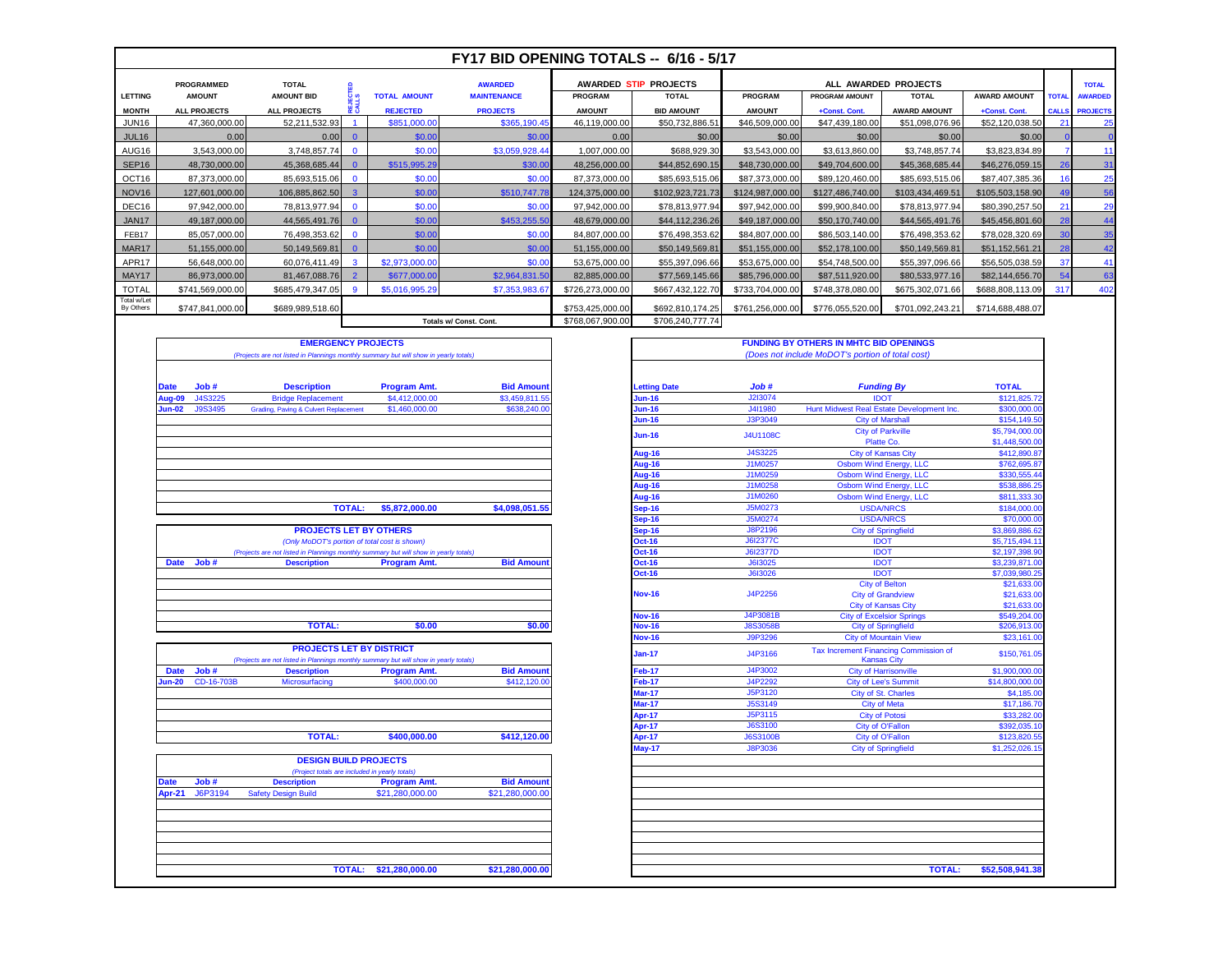# **June 24, 2016**

|                                 | <b>PROGRAMMED</b><br><b>AMOUNT</b> | <b>LOW BID</b><br><b>AMOUNT</b> | <b>DIFFERENCE</b> |      |
|---------------------------------|------------------------------------|---------------------------------|-------------------|------|
| <b>TOTAL ALL PROJECTS:</b>      | \$47,360,000.00                    | \$52,211,532.93 \$4,851,532.93  |                   |      |
| + Construction Cont.            | \$48,307,200.00                    | \$53,255,763.59                 | \$4,948,563.59    |      |
| <b>TOTAL ALL STIP PROJECTS:</b> | \$46,970,000.00                    | \$51,846,342.48 \$4,876,342.48  |                   |      |
| + Construction Cont.            | \$47,909,400.00                    | \$52,883,269.33                 | \$4,973,869.33    |      |
| <b>ALL AWARDED PROJECTS:</b>    | \$46,509,000.00                    | \$51,098,076.96 \$4,589,076.96  |                   | 9.9% |
| + Construction Cont.            | \$47,439,180.00                    | \$52,120,038.50                 | \$4,680,858.50    |      |
| ALL STIP AWARDED PROJECTS:      | \$46,119,000.00                    | \$50,732,886.51 \$4,613,886.51  |                   |      |
| + Construction Cont.            | \$47.041.380.00                    | \$51.747.544.24                 | \$4.706.164.24    |      |

|                                 | <b>PROGRAMMED</b> | <b>LOW BID</b>  | <b>MONTHLY</b>    |
|---------------------------------|-------------------|-----------------|-------------------|
|                                 | <b>AMOUNT</b>     | <b>AMOUNT</b>   | <b>DIFFERENCE</b> |
| <b>Northwest District - All</b> | \$10,158,000.00   | \$8,475,191.12  | $-1,682,808.88$   |
| Northeast District - B          | \$2,184,000.00    | \$2,784,789.79  | 600,789.79        |
| Kansas City District - C        | \$32,846,000.00   | \$38,515,565.84 | 5,669,565.84      |
| <b>Central District - DI</b>    | \$0.00            | \$0.00          | 0.00              |
| <b>St. Louis District - Fl.</b> | \$713,000.00      | \$638,100.20    | $-74,899.80$      |
| Southwest District - G          | \$582,000.00      | \$665,004.76    | 83,004.76         |
| <b>Southeast District - HI</b>  | \$26,000.00       | \$19,425.25     | $-6,574.75$       |
|                                 |                   |                 |                   |
| <b>Statewide</b>                | \$46,509,000.00   | \$51,098,076.96 | \$4,589,076.96    |

|      |             |                   |     |                        | <b>PROJECT</b> | <b>PROGRAMMED</b> | <b>LOW BID</b>  |                          |          | <b>AWARD OR</b> |
|------|-------------|-------------------|-----|------------------------|----------------|-------------------|-----------------|--------------------------|----------|-----------------|
|      | <b>STIP</b> | <b>CALL ROUTE</b> |     | <b>COUNTY</b>          | <b>NUMBER</b>  | <b>AMOUNT</b>     | <b>AMOUNT</b>   | <b>DIFFERENCE</b>        | $\%$     | <b>REJECT</b>   |
|      | Y           | A01               | 69  | Harrison               | J1L1600D       | \$798,000.00      | \$659,301.92    | (\$138,698.08)           | $-17.4%$ | <b>AWARD</b>    |
|      | Y           | A01               | 46  | Worth                  | J1L1600E       | \$1,746,000.00    | \$1,547,511.16  | $($198,488.84) -11.4%$   |          | <b>AWARD</b>    |
|      | Υ           | A02               | 36  | Dekalb                 | J1P0875        | \$1,892,000.00    | \$1,733,699.52  | (\$158,300.48)           | $-8.4%$  | <b>AWARD</b>    |
|      | Y           | A03               | 24  | Chariton               | J1P3005        | \$3,960,000.00    | \$3,028,844.45  | $(\$931,155.55) -23.5%$  |          | <b>AWARD</b>    |
|      | Y           | A03               | 24  | Randolph               | J2P3051        | \$1,762,000.00    | \$1,505,834.07  | $(\$256, 165.93) -14.5%$ |          | <b>AWARD</b>    |
|      | Υ           | A05               | C   | Clinton                | J1S3088        | \$851,000.00      | \$1,113,455.97  | \$262,455.97             | 30.8%    | <b>REJECT</b>   |
|      | Y           | <b>B01</b>        | 72  | <b>Marion</b>          | J2I3074        | \$222,000.00      | \$243,651.44    | \$21,651.44              | 9.8%     | <b>AWARD</b>    |
|      | Υ           | <b>B02</b>        | 6   | Adair                  | J2L1700C       | \$125,000.00      | \$441,822.87    | \$316,822.87 ######      |          | <b>AWARD</b>    |
|      | Y           | <b>B03</b>        | 54  | Pike                   | J2P3058D       | \$599,000.00      | \$799,011.00    | \$200,011.00             | 33.4%    | <b>AWARD</b>    |
|      | Υ           | <b>B04</b>        | Т   | Macon                  | J2S3110        | \$586,000.00      | \$480,262.28    | $($105,737.72)$ -18.0%   |          | <b>AWARD</b>    |
|      | Y           | <b>B05</b>        | н   | Scotland               | J2S3111        | \$652,000.00      | \$820,042.20    | \$168,042.20             | 25.8%    | <b>AWARD</b>    |
| LCCA | Y           | C <sub>01</sub>   | 435 | Clay                   | J4I1980        | \$14,709,000.00   | \$17,444,942.97 | \$2,735,942.97           | 18.6%    | <b>AWARD</b>    |
| LCCA | Y           | C <sub>01</sub>   | 435 | Clay                   | J4I3038B       | \$650,000.00      | \$868,715.91    | \$218,715.91             | 33.6%    | <b>AWARD</b>    |
|      | Y           | C <sub>02</sub>   | 65  | Saline                 | J3P3049        | \$151,000.00      | \$154,149.50    | \$3,149.50               | 2.1%     | <b>AWARD</b>    |
|      | Y           | CO <sub>3</sub>   | 224 | Lafayette              | J3S3054        | \$402,000.00      | \$743,733.60    | \$341,733.60             | 85.0%    | <b>AWARD</b>    |
|      | Υ           | C <sub>03</sub>   | т   | Ray                    | J3S3055        | \$1,878,000.00    | \$2,488,167.20  | \$610,167.20             | 32.5%    | <b>AWARD</b>    |
|      | Y           | C <sub>05</sub>   | 35  | Jackson                | J4I3109        | \$2,970,000.00    | \$3,415,556.38  | \$445,556.38             | 15.0%    | <b>AWARD</b>    |
|      | Y           | C <sub>05</sub>   | 670 | Jackson                | J4I3116        | \$1,507,000.00    | \$1,495,138.29  | (\$11,861.71)            | $-0.8%$  | <b>AWARD</b>    |
|      | Y           | C06               | 92  | Clay                   | J4P3081F       | \$1,652,000.00    | \$1,848,129.19  | \$196,129.19             | 11.9%    | <b>AWARD</b>    |
|      | Y           | C <sub>07</sub>   | 45  | Platte                 | J4U1108C       | \$8,927,000.00    | \$10,057,032.80 | \$1,130,032.80           | 12.7%    | <b>AWARD</b>    |
|      | Υ           | F01               |     | Various Various        | J6I3122        | \$349,000.00      | \$292,335.00    | $($56,665.00)$ -16.2%    |          | <b>AWARD</b>    |
|      | N           | F <sub>02</sub>   |     | <b>Various Various</b> | J6M3203        | \$75,000.00       | \$66,992.00     | $($8,008.00) -10.7\%$    |          | <b>AWARD</b>    |
|      | N           | F <sub>03</sub>   | D   | St. Louis              | J6M3204        | \$289,000.00      | \$278,773.20    | (\$10,226.80)            | $-3.5%$  | <b>AWARD</b>    |
|      | Y           | G01               | 32  | <b>Dallas</b>          | J7P3091        | \$458,000.00      | \$491,042.21    | \$33,042.21              | 7.2%     | <b>AWARD</b>    |
|      | Υ           | G02               | 18  | Henry                  | J7S3096        | \$124,000.00      | \$173,962.55    | \$49,962.55              | 40.3%    | <b>AWARD</b>    |
|      | N           | H <sub>01</sub>   | 55  | Ste. Genevieve         | J9M0273        | \$26,000.00       | \$19,425.25     | $($6,574.75) -25.3\%$    |          | <b>AWARD</b>    |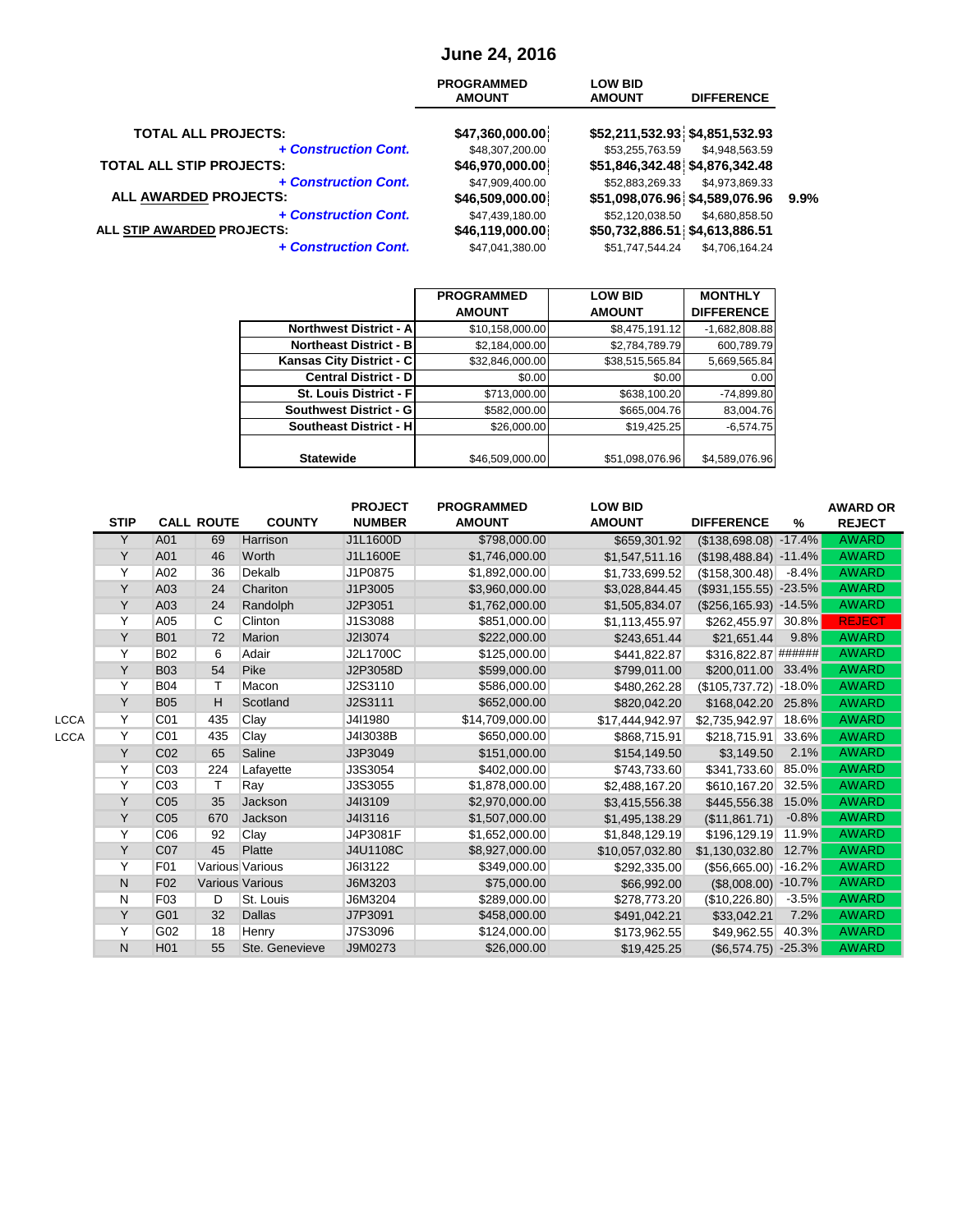#### **August 9, 2016**

|                                 |                      | <b>PROGRAMMED</b><br><b>AMOUNT</b> | <b>LOW BID</b><br><b>AMOUNT</b>  | <b>DIFFERENCE</b>                  |          |
|---------------------------------|----------------------|------------------------------------|----------------------------------|------------------------------------|----------|
| <b>TOTAL ALL PROJECTS:</b>      |                      | \$4,412,000.00                     | \$3,459,811.55                   | $-$952,188.45$                     |          |
| <b>TOTAL ALL STIP PROJECTS:</b> | + Construction Cont. | \$4,500,240.00<br>\$4,412,000.00   | \$3,529,007.78<br>\$3,459,811.55 | $-$ \$971.232.22<br>$-$952,188.45$ |          |
| ALL AWARDED PROJECTS:           | + Construction Cont. | \$4,500,240.00<br>\$4,412,000.00   | \$3,529,007.78<br>\$3,459,811.55 | $-$971,232.22$<br>$-$ \$952,188.45 | $-21.6%$ |
| ALL STIP AWARDED PROJECTS:      | + Construction Cont. | \$4,500,240.00<br>\$4,412,000.00   | \$3,529,007.78<br>\$3,459,811.55 | $-$971,232.22$<br>$-$952,188.45$   |          |
|                                 | + Construction Cont. | \$4,500,240.00                     | \$3,529,007.78                   | $-$ \$971.232.22                   |          |

|                                | <b>PROGRAMMED</b> | <b>LOW BID</b> | <b>MONTHLY</b>    |
|--------------------------------|-------------------|----------------|-------------------|
|                                | <b>AMOUNT</b>     | <b>AMOUNT</b>  | <b>DIFFERENCE</b> |
| <b>Northwest District - Al</b> | \$0.00            | \$0.00         | 0.00              |
| <b>Northeast District - B</b>  | \$0.00            | \$0.00         | 0.00              |
| Kansas City District - C       | \$4,412,000.00    | \$3,459,811.55 | $-952, 188.45$    |
| <b>Central District - DI</b>   | \$0.00            | \$0.00         | 0.00              |
| St. Louis District - Fl        | \$0.00            | \$0.00         | 0.00              |
| Southwest District - G         | \$0.00            | \$0.00         | 0.00              |
| <b>Southeast District - H</b>  | \$0.00            | \$0.00         | 0.00              |
|                                |                   |                |                   |
| <b>Statewide</b>               | \$4,412,000.00    | \$3,459,811.55 | $-$ \$952,188.45  |

|      |                 |              |               | <b>PROJECT</b> | <b>PROGRAMMED</b> | <b>LOW BID</b> |                   |          | <b>AWARD OR</b> |
|------|-----------------|--------------|---------------|----------------|-------------------|----------------|-------------------|----------|-----------------|
| STIP | CALL            | <b>ROUTE</b> | <b>COUNTY</b> | <b>NUMBER</b>  | <b>AMOUNT</b>     | <b>AMOUNT</b>  | <b>DIFFERENCE</b> | $\%$     | <b>REJECT</b>   |
|      | C <sub>01</sub> | 670          | Jackson       | J4S3225        | \$4,412,000.00    | \$3,459,811.55 | (S952.188.45)     | $-21.6%$ | AWARD           |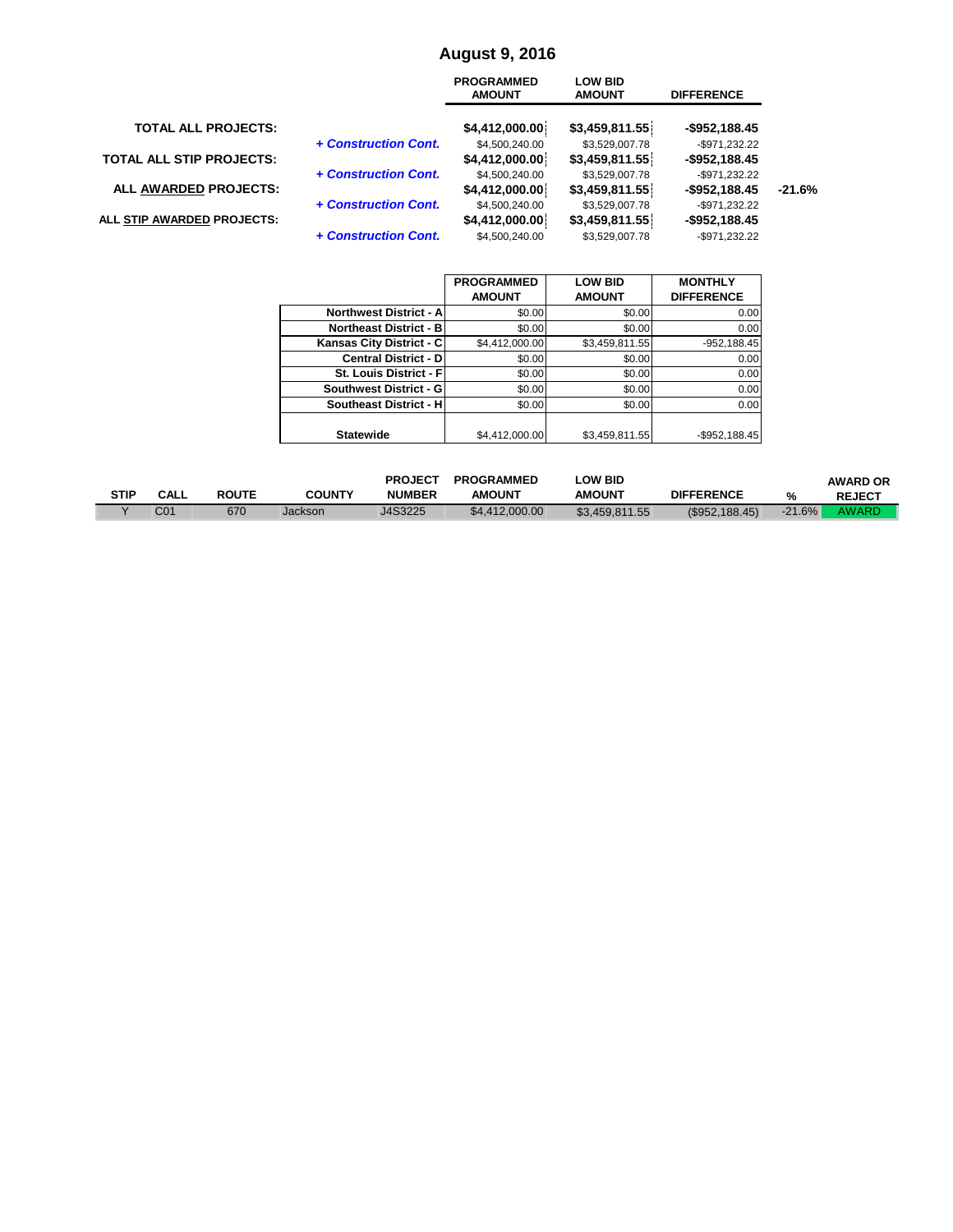#### **August 26, 2016**

|                                 |                      | <b>PROGRAMMED</b><br><b>AMOUNT</b> | <b>LOW BID</b><br><b>AMOUNT</b> | <b>DIFFERENCE</b>                |      |
|---------------------------------|----------------------|------------------------------------|---------------------------------|----------------------------------|------|
| <b>TOTAL ALL PROJECTS:</b>      |                      | \$3,543,000.00                     | \$3,748,857.74                  | \$205,857.74                     |      |
| <b>TOTAL ALL STIP PROJECTS:</b> | + Construction Cont. | \$3,613,860.00<br>\$1,007,000.00   | \$3,823,834.89<br>\$688,929.30  | \$209.974.89<br>-\$318,070.70    |      |
| ALL AWARDED PROJECTS:           | + Construction Cont. | \$1,027,140.00<br>\$3,543,000.00   | \$702,707.89<br>\$3,748,857.74  | $-$ \$324,432.11<br>\$205,857.74 | 5.8% |
| ALL STIP AWARDED PROJECTS:      | + Construction Cont. | \$3,613,860.00<br>\$1,007,000.00   | \$3,823,834.89<br>\$688,929.30  | \$209.974.89<br>-\$318,070.70    |      |
|                                 | + Construction Cont. | \$1.027.140.00                     | \$702.707.89                    | $-$ \$324.432.11                 |      |

|                                | <b>PROGRAMMED</b> | <b>LOW BID</b> | <b>MONTHLY</b>    |
|--------------------------------|-------------------|----------------|-------------------|
|                                | <b>AMOUNT</b>     | <b>AMOUNT</b>  | <b>DIFFERENCE</b> |
| <b>Northwest District - Al</b> | \$2,353,000.00    | \$2,443,470.86 | 90,470.86         |
| <b>Northeast District - BI</b> | \$183,000.00      | \$616,457.58   | 433,457.58        |
| Kansas City District - C       | \$588,000.00      | \$391,214.20   | $-196,785.80$     |
| <b>Central District - DI</b>   | \$419,000.00      | \$297,715.10   | $-121,284.90$     |
| St. Louis District - Fl        | \$0.00            | \$0.00         | 0.00              |
| Southwest District - G         | \$0.00            | \$0.00         | 0.00              |
| <b>Southeast District - H</b>  | \$0.00            | \$0.00         | 0.00              |
|                                |                   |                |                   |
| <b>Statewide</b>               | \$3,543,000.00    | \$3,748,857.74 | \$205,857.74      |

|              |                 |              |               | <b>PROJECT</b> | <b>PROGRAMMED</b> | <b>LOW BID</b> |                   |           | <b>AWARD OR</b> |
|--------------|-----------------|--------------|---------------|----------------|-------------------|----------------|-------------------|-----------|-----------------|
| <b>STIP</b>  | <b>CALL</b>     | <b>ROUTE</b> | <b>COUNTY</b> | <b>NUMBER</b>  | <b>AMOUNT</b>     | <b>AMOUNT</b>  | <b>DIFFERENCE</b> | %         | <b>REJECT</b>   |
| N            | A02             |              | Dekalb        | J1M0257        | \$801,000.00      | \$762,695.87   | (\$38,304.13)     | $-4.8%$   | <b>AWARD</b>    |
| N            | A02             | O            | <b>Dekalb</b> | J1M0258        | \$490,000.00      | \$538,886.25   | \$48,886.25       | 10.0%     | <b>AWARD</b>    |
| N            | A02             | N            | <b>Dekalb</b> | J1M0259        | \$353,000.00      | \$330,555,44   | (S22.444.56)      | $-6.4%$   | <b>AWARD</b>    |
| N            | A02             | Various      | <b>Dekalb</b> | J1M0260        | \$709,000.00      | \$811,333.30   | \$102,333.30      | 14.4%     | <b>AWARD</b>    |
| N            | <b>B01</b>      | 61           | Pike          | J2M0270        | \$100,000.00      | \$196,210.17   | \$96,210.17       | 96.2%     | <b>AWARD</b>    |
| N            | <b>B02</b>      | 19           | Montgomery    | J2M0272        | \$65,000,00       | \$164,511.84   | \$99.511.84       | 153.1%    | <b>AWARD</b>    |
| N            | <b>B02</b>      | 19           | Montgomery    | J2M0273        | \$18,000.00       | \$255,735.57   | \$237,735.57      | 1320.8%   | <b>AWARD</b>    |
| $\checkmark$ | C01             | 50           | Pettis        | J3P3056        | \$98,000,00       | \$82.930.00    | (\$15,070.00)     | $-15.4\%$ | <b>AWARD</b>    |
| $\checkmark$ | C <sub>02</sub> | Various      | Various       | J4P3142        | \$490,000.00      | \$308,284.20   | (\$181,715.80)    | $-37.1%$  | <b>AWARD</b>    |
|              | D01             | P            | Gasconade     | J5S3047        | \$419,000.00      | \$297,715.10   | (S121, 284.90)    | $-28.9%$  | <b>AWARD</b>    |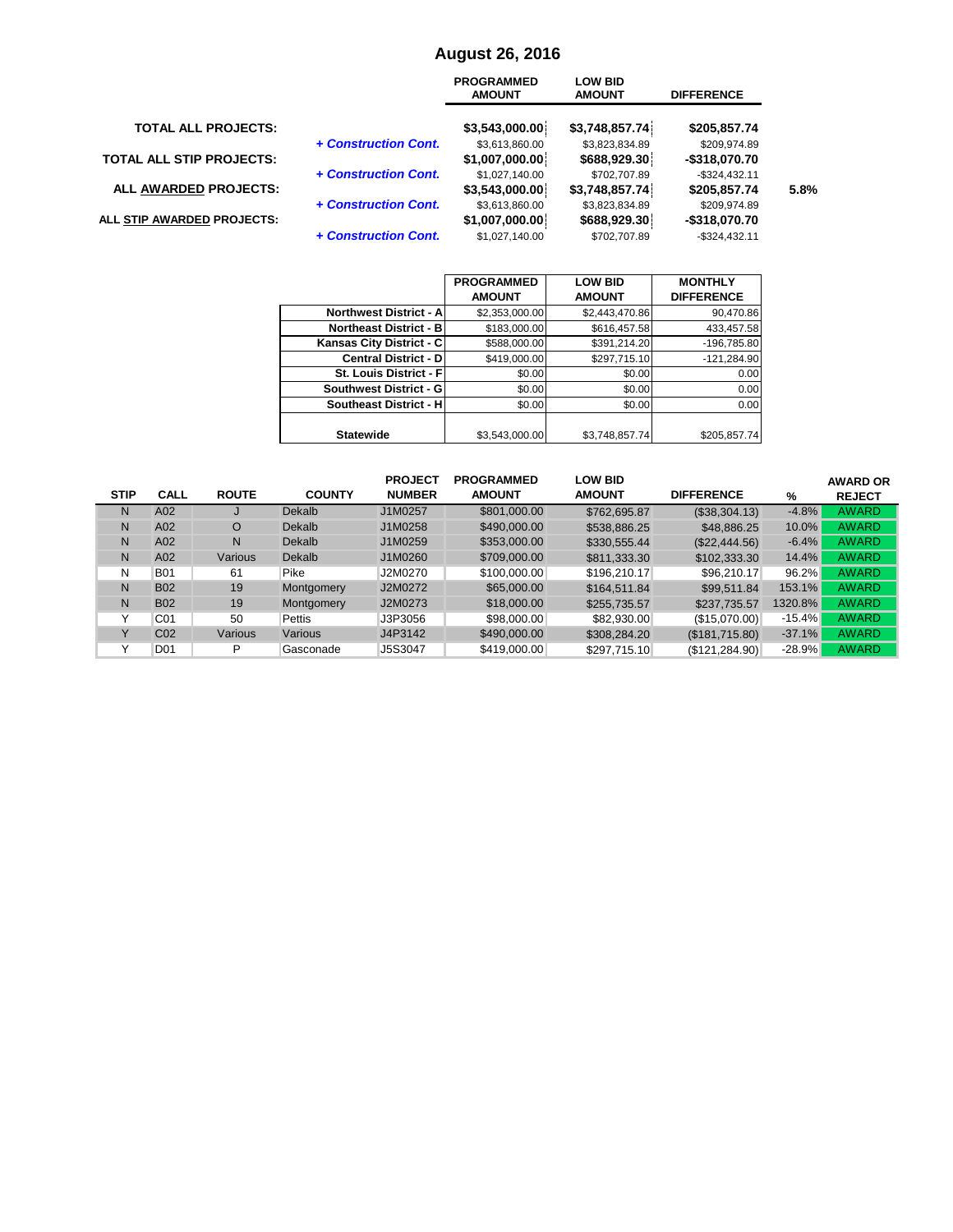# **September 21, 2016**

|                                 | <b>PROGRAMMED</b><br><b>AMOUNT</b> | <b>LOW BID</b><br><b>AMOUNT</b> | <b>DIFFERENCE</b>    |  |
|---------------------------------|------------------------------------|---------------------------------|----------------------|--|
| <b>TOTAL ALL PROJECTS:</b>      | \$675,000.00                       | \$221,605.00                    | -\$453,395.00        |  |
| + Construction Cont.            | \$688,500.00                       | \$226,037.10                    | $-$462.462.90$       |  |
| <b>TOTAL ALL STIP PROJECTS:</b> | \$675,000.00                       | \$221,605.00                    | -\$453,395.00        |  |
| + Construction Cont.            | \$688,500.00                       | \$226,037.10                    | $-$462.462.90$       |  |
| ALL AWARDED PROJECTS:           | \$675,000.00                       | \$221,605.00                    | -\$453,395.00 -67.2% |  |
| + Construction Cont.            | \$688,500.00                       | \$226,037.10                    | $-$462,462.90$       |  |
| ALL STIP AWARDED PROJECTS:      | \$675,000.00                       | \$221,605.00                    | $-$453,395.00$       |  |
| + Construction Cont.            | \$688,500.00                       | \$226.037.10                    | $-$462.462.90$       |  |

|                                 | <b>PROGRAMMED</b> | <b>LOW BID</b> | <b>MONTHLY</b>    |
|---------------------------------|-------------------|----------------|-------------------|
|                                 | <b>AMOUNT</b>     | <b>AMOUNT</b>  | <b>DIFFERENCE</b> |
| <b>Northwest District - All</b> | \$0.00            | \$0.00         | 0.00              |
| <b>Northeast District - BI</b>  | \$0.00            | \$0.00         | 0.00              |
| Kansas City District - C        | \$0.00            | \$0.00         | 0.00              |
| <b>Central District - DI</b>    | \$0.00            | \$0.00         | 0.00              |
| St. Louis District - Fl         | \$675,000.00      | \$221,605.00   | -453,395.00       |
| Southwest District - G          | \$0.00            | \$0.00         | 0.00              |
| <b>Southeast District - HI</b>  | \$0.00            | \$0.00         | 0.00              |
|                                 |                   |                |                   |
| <b>Statewide</b>                | \$675,000.00      | \$221,605.00   | $-$453,395.00$    |

|             |                   |    |               | <b>PROJECT</b> | <b>PROGRAMMED</b> | <b>LOW BID</b> |                         |   | <b>AWARD OR</b> |
|-------------|-------------------|----|---------------|----------------|-------------------|----------------|-------------------------|---|-----------------|
| <b>STIP</b> | <b>CALL ROUTE</b> |    | <b>COUNTY</b> | <b>NUMBER</b>  | <b>AMOUNT</b>     | <b>AMOUNT</b>  | <b>DIFFERENCE</b>       | % | <b>REJECT</b>   |
|             | F <sub>0</sub> 1  | 67 | St. Louis     | J6Q2039F       | \$675,000,00      | \$221,605,00   | $(S453,395.00) -67.2\%$ |   | <b>AWARD</b>    |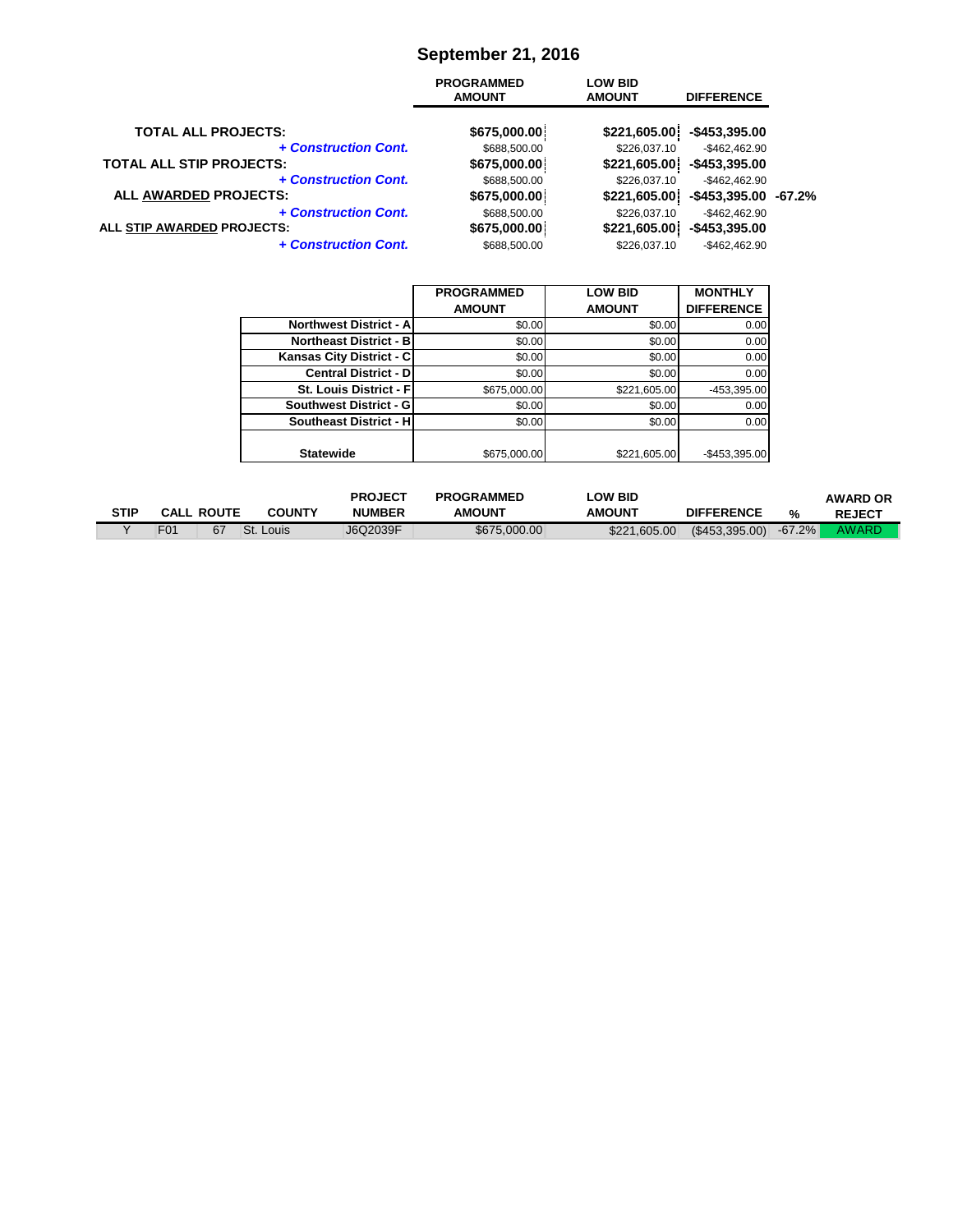## **September 26, 2016**

|                                 |                      | <b>PROGRAMMED</b><br><b>AMOUNT</b> | <b>LOW BID</b><br><b>AMOUNT</b>                     | <b>DIFFERENCE</b>  |         |
|---------------------------------|----------------------|------------------------------------|-----------------------------------------------------|--------------------|---------|
| <b>TOTAL ALL PROJECTS:</b>      |                      | \$48,055,000.00                    | \$45,147,080.44 - \$2,907,919.56                    |                    |         |
| <b>TOTAL ALL STIP PROJECTS:</b> | + Construction Cont. | \$49,016,100.00<br>\$47,581,000.00 | \$46.050.022.05<br>\$44,631,085.15 - \$2,949,914.85 | $-$ \$2.966.077.95 |         |
| ALL AWARDED PROJECTS:           | + Construction Cont. | \$48,532,620.00<br>\$48,055,000.00 | \$45,523,706.85<br>\$45,147,080.44 -\$2,907,919.56  | $-$ \$3.008.913.15 | $-6.1%$ |
| ALL STIP AWARDED PROJECTS:      | + Construction Cont. | \$49,016,100.00<br>\$47,581,000.00 | \$46,050,022.05<br>\$44,631,085.15 - \$2,949,914.85 | $-$2,966,077.95$   |         |
|                                 | + Construction Cont. | \$48.532.620.00                    | \$45,523,706.85                                     | $-$ \$3.008.913.15 |         |

| <b>PROGRAMMED</b><br><b>LOW BID</b><br><b>AMOUNT</b><br><b>AMOUNT</b><br><b>Northwest District - A</b><br>\$1,614,206.00<br>\$1,825,000.00<br><b>Northeast District - BI</b><br>\$0.00<br>\$0.00<br>Kansas City District - C<br>\$6,520,307.92<br>\$6,852,000.00<br><b>Central District - D</b><br>\$19,960,000.00<br>\$18,296,871.36<br><b>St. Louis District - Fl</b><br>\$0.00<br>\$0.00 | <b>MONTHLY</b><br><b>DIFFERENCE</b><br>$-210,794.00$<br>0.00<br>$-331,692.08$ |
|---------------------------------------------------------------------------------------------------------------------------------------------------------------------------------------------------------------------------------------------------------------------------------------------------------------------------------------------------------------------------------------------|-------------------------------------------------------------------------------|
|                                                                                                                                                                                                                                                                                                                                                                                             |                                                                               |
|                                                                                                                                                                                                                                                                                                                                                                                             |                                                                               |
|                                                                                                                                                                                                                                                                                                                                                                                             |                                                                               |
|                                                                                                                                                                                                                                                                                                                                                                                             |                                                                               |
|                                                                                                                                                                                                                                                                                                                                                                                             |                                                                               |
|                                                                                                                                                                                                                                                                                                                                                                                             | $-1,663,128.64$                                                               |
|                                                                                                                                                                                                                                                                                                                                                                                             | 0.00                                                                          |
| Southwest District - G<br>\$18,652,000.00<br>\$18,213,659.40                                                                                                                                                                                                                                                                                                                                | -438,340.60                                                                   |
| <b>Southeast District - H</b><br>\$766,000.00<br>\$502,035.76                                                                                                                                                                                                                                                                                                                               | -263,964.24                                                                   |
|                                                                                                                                                                                                                                                                                                                                                                                             |                                                                               |
| <b>Statewide</b><br>\$48,055,000.00<br>\$45,147,080.44                                                                                                                                                                                                                                                                                                                                      | $-$2,907,919.56$                                                              |

|             |                 |               |              | <b>PROJECT</b> | <b>PROGRAMMED</b> | <b>LOW BID</b> |                   |          | <b>AWARD OR</b> |
|-------------|-----------------|---------------|--------------|----------------|-------------------|----------------|-------------------|----------|-----------------|
| <b>STIP</b> | <b>CALL</b>     | <b>COUNTY</b> | <b>ROUTE</b> | <b>NUMBER</b>  | <b>AMOUNT</b>     | <b>AMOUNT</b>  | <b>DIFFERENCE</b> | %        | <b>REJECT</b>   |
| Y           | A02             | Nodaway       | C            | J1S3173        | \$817,000.00      | \$723,889.00   | (S93, 111.00)     | $-11.4%$ | <b>AWARD</b>    |
| Y           | A03             | Mercer        | P            | J2S2179        | \$603,000.00      | \$487,398.00   | (\$115,602.00)    | $-19.2%$ | <b>AWARD</b>    |
| Υ           | A04             | Putnam        | CC           | J2S2180        | \$405,000.00      | \$402,919.00   | (S2,081.00)       | $-0.5%$  | <b>AWARD</b>    |
| Υ           | C <sub>01</sub> | Lafayette     | 70           | J3I3042        | \$4,783,000.00    | \$4,883,677.83 | \$100,677.83      | 2.1%     | <b>AWARD</b>    |
| Y           | CO <sub>2</sub> | Jackson       | 470          | J4I3110        | \$2,069,000.00    | \$1,636,630.09 | (\$432,369.91)    | $-20.9%$ | <b>AWARD</b>    |
| Υ           | <b>D01</b>      | <b>Boone</b>  | 70           | J5I3001        | \$7,734,000.00    | \$7,875,288.55 | \$141,288.55      | 1.8%     | <b>AWARD</b>    |
| N           | D <sub>02</sub> | Osage         | W            | J5M0273        | \$228,000.00      | \$204,622.09   | $(\$23,377.91)$   | $-10.3%$ | <b>AWARD</b>    |
| N           | <b>D03</b>      | Laclede       | B            | J5M0274        | \$87,000.00       | \$122,461.50   | \$35,461.50       | 40.8%    | <b>AWARD</b>    |
| Υ           | D <sub>04</sub> | Phelps        | 63           | J5P3054        | \$5,500,000.00    | \$4,023,000.00 | (\$1,477,000.00)  | $-26.9%$ | <b>AWARD</b>    |
| Υ           | <b>D05</b>      | Osage         | 100          | J5S3150        | \$1,290,000.00    | \$1,119,490.39 | (\$170,509.61)    | $-13.2%$ | <b>AWARD</b>    |
| Υ           | D <sub>06</sub> | Howard        | 124          | J5S3160        | \$510,000.00      | \$391,601.05   | (S118, 398.95)    | $-23.2%$ | <b>AWARD</b>    |
| Υ           | D <sub>06</sub> | Boone         | 124          | J5S3161        | \$357,000.00      | \$300,306.25   | (\$56,693.75)     | $-15.9%$ | <b>AWARD</b>    |
| N           | <b>D07</b>      | <b>Boone</b>  | 70           | J5M0275        | \$159,000.00      | \$188,911.70   | \$29,911.70       | 18.8%    | <b>AWARD</b>    |
| Y           | D <sub>08</sub> | Morgan        | BB           | J5S3188        | \$1,014,000.00    | \$979,498.76   | (\$34,501.24)     | $-3.4%$  | <b>AWARD</b>    |
| Υ           | <b>D09</b>      | Gasconade     | H            | J5S3189        | \$1,074,000.00    | \$1,048,733.45 | (\$25,266.55)     | $-2.4%$  | <b>AWARD</b>    |
| Υ           | D <sub>11</sub> | Washington    | 185          | J5S3152        | \$599,000.00      | \$547,895.95   | (\$51,104.05)     | $-8.5%$  | <b>AWARD</b>    |
| Y           | D <sub>12</sub> | Crawford      | 44           | J5S3192        | \$125,000.00      | \$149,595.79   | \$24,595.79       | 19.7%    | <b>AWARD</b>    |
| Υ           | D <sub>13</sub> | Crawford      | Y            | J5S3154        | \$1,283,000.00    | \$1,345,465.88 | \$62,465.88       | 4.9%     | <b>AWARD</b>    |
| Υ           | G01             | Christian     | 14           | J7P3089        | \$481,000.00      | \$359,463.25   | (\$121,536.75)    | $-25.3%$ | <b>AWARD</b>    |
| Υ           | G01             | Christian     | 14           | J8P3057        | \$525,000.00      | \$363,319.83   | (\$161,680.17)    | $-30.8%$ | <b>AWARD</b>    |
| Υ           | G02             | Jasper        | 37           | J7P3093        | \$1,508,000.00    | \$1,359,876.14 | (\$148, 123.86)   | $-9.8%$  | <b>AWARD</b>    |
| Υ           | G03             | Henry         | 52           | J7P3114        | \$3,280,000.00    | \$2,842,762.94 | (\$437,237.06)    | $-13.3%$ | <b>AWARD</b>    |
| Y           | G04             | Taney         | 248          | J7S3090        | \$710,000.00      | \$639,257.63   | (S70, 742.37)     | $-10.0%$ | <b>AWARD</b>    |
| Υ           | G04             | Taney         | 76           | J7S3094        | \$1,777,000.00    | \$1,829,832.02 | \$52,832.02       | 3.0%     | <b>AWARD</b>    |
| Υ           | G04             | Taney         | 65           | J7S3102        | \$352,000.00      | \$374,402.97   | \$22,402.97       | 6.4%     | <b>AWARD</b>    |
| Υ           | G04             | Taney         | 76           | J8P2402        | \$74,000.00       | \$105,327.88   | \$31,327.88       | 42.3%    | <b>AWARD</b>    |
| Υ           | G05             | Vernon        | 54           | J7P3092        | \$325,000.00      | \$267,595.54   | (\$57,404.46)     | $-17.7%$ | <b>AWARD</b>    |
| Υ           | G06             | Jasper        | 96           | J7S3095        | \$2,622,000.00    | \$2,332,047.97 | (\$289,952.03)    | $-11.1%$ | <b>AWARD</b>    |
| Υ           | G08             | Greene        | 65           | J8P2196        | \$6,998,000.00    | \$7,739,773.23 | \$741,773.23      | 10.6%    | <b>AWARD</b>    |
| Υ           | H <sub>02</sub> | Scott         | HH           | J9S3159        | \$766,000.00      | \$502,035.76   | (\$263,964.24)    | $-34.5%$ | <b>AWARD</b>    |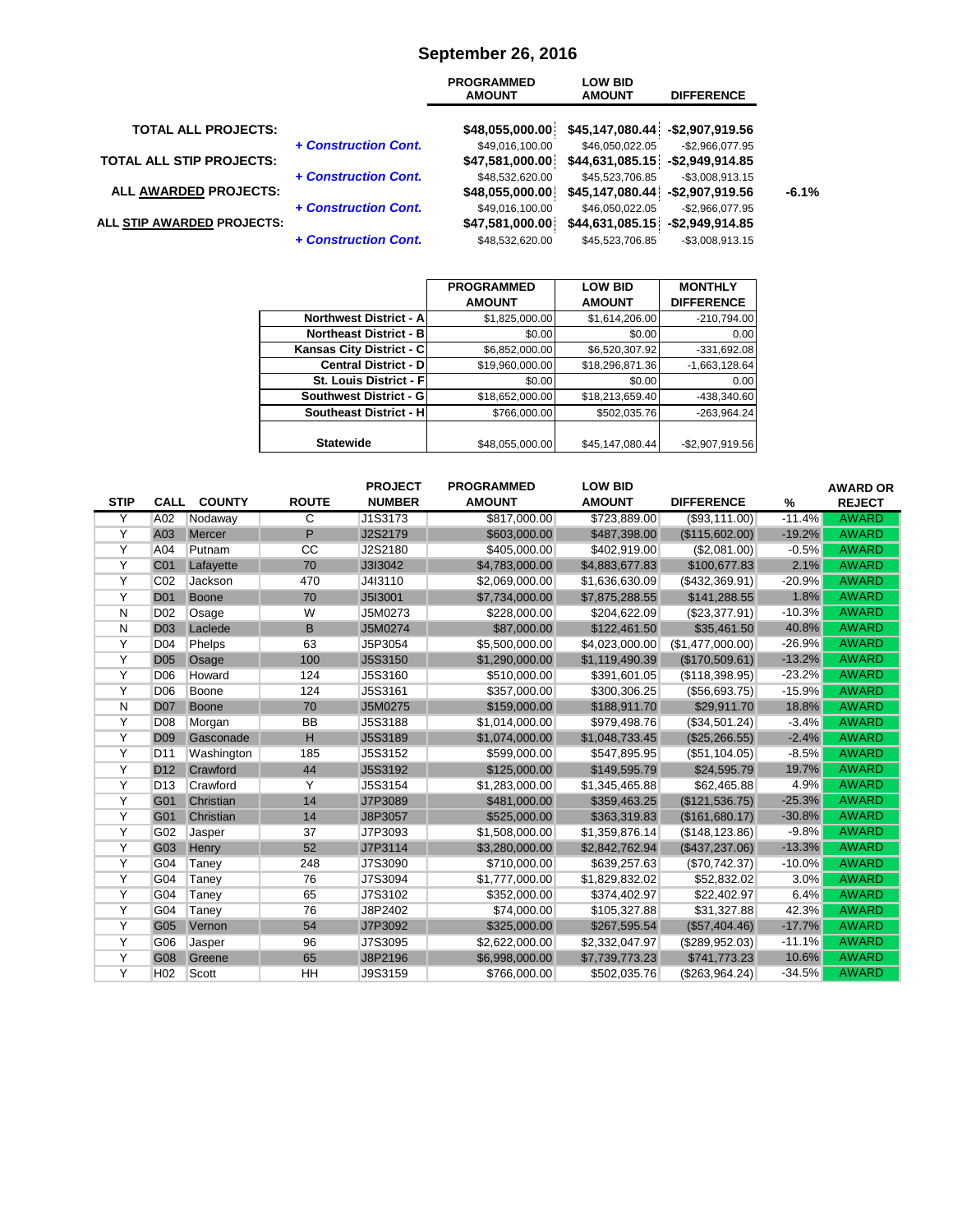## **October 21, 2016**

|                                   | <b>PROGRAMMED</b><br><b>AMOUNT</b> | <b>LOW BID</b><br><b>AMOUNT</b> | <b>DIFFERENCE</b> |         |
|-----------------------------------|------------------------------------|---------------------------------|-------------------|---------|
| <b>TOTAL ALL PROJECTS:</b>        | \$87,373,000.00                    | \$85,693,515.06                 | $-$1,679,484.94$  |         |
| + Construction Cont.              | \$89,120,460.00                    | \$87,407,385.36                 | $-$1,713,074.64$  |         |
| <b>TOTAL ALL STIP PROJECTS:</b>   | \$87,373,000.00                    | \$85,693,515.06                 | -\$1,679,484.94   |         |
| + Construction Cont.              | \$89,120,460.00                    | \$87,407,385.36                 | $-$1,713,074.64$  |         |
| <b>ALL AWARDED PROJECTS:</b>      | \$87,373,000.00                    | \$85,693,515.06                 | -\$1,679,484.94   | $-1.9%$ |
| + Construction Cont.              | \$89,120,460.00                    | \$87,407,385.36                 | $-$1,713,074.64$  |         |
| <b>ALL STIP AWARDED PROJECTS:</b> | \$87,373,000.00                    | \$85,693,515.06                 | $-$1,679,484.94$  |         |
| + Construction Cont.              | \$89,120,460.00                    | \$87,407,385.36                 | $-$1,713,074.64$  |         |

|                               | <b>PROGRAMMED</b> | <b>LOW BID</b>  | <b>MONTHLY</b>    |
|-------------------------------|-------------------|-----------------|-------------------|
|                               | <b>AMOUNT</b>     | <b>AMOUNT</b>   | <b>DIFFERENCE</b> |
| <b>Northwest District - A</b> | \$2,887,000.00    | \$2,836,542.76  | $-50,457.24$      |
| <b>Northeast District - B</b> | \$4,202,000.00    | \$3,833,653.40  | $-368,346.60$     |
| Kansas City District - C      | \$3,376,000.00    | \$2,765,065.83  | $-610,934.17$     |
| <b>Central District - D</b>   | \$5,310,000.00    | \$4,333,731.05  | $-976,268.95$     |
| St. Louis District - Fl       | \$56,696,000.00   | \$58,850,138.72 | 2,154,138.72      |
| <b>Southwest District - G</b> | \$9,516,000.00    | \$8,201,311.95  | $-1,314,688.05$   |
| <b>Southeast District - H</b> | \$5,386,000.00    | \$4,873,071.35  | $-512,928.65$     |
|                               |                   |                 |                   |
| <b>Statewide</b>              | \$87,373,000.00   | \$85,693,515.06 | $-$1,679,484.94$  |

|             |                  |              |                              | <b>PROJECT</b> | <b>PROGRAMMED</b> | <b>LOW BID</b>  |                   |          | <b>AWARD OR</b> |
|-------------|------------------|--------------|------------------------------|----------------|-------------------|-----------------|-------------------|----------|-----------------|
| <b>STIP</b> | <b>CALL</b>      | <b>ROUTE</b> | <b>COUNTY</b>                | <b>NUMBER</b>  | <b>AMOUNT</b>     | <b>AMOUNT</b>   | <b>DIFFERENCE</b> | %        | <b>REJECT</b>   |
| Y           | A01              | 136          | Atchison                     | J1P2224        | \$1.588.000.00    | \$1,708,854.11  | \$120,854.11      | 7.6%     | <b>AWARD</b>    |
| Y           | A03              | 29           | Andrew                       | J1S2230        | \$1,299,000.00    | \$1,127,688.65  | (\$171, 311.35)   | $-13.2%$ | <b>AWARD</b>    |
| Υ           | <b>B01</b>       | 36           | Macon                        | J2P3099        | \$1,828,000.00    | \$1,602,848.43  | (\$225, 151.57)   | $-12.3%$ | <b>AWARD</b>    |
| Y           | <b>B01</b>       | 36           | Macon                        | J2P3100        | \$2,374,000.00    | \$2,230,804.97  | (\$143, 195.03)   | $-6.0%$  | <b>AWARD</b>    |
| Y           | C <sub>01</sub>  | 29           | Clay                         | J4I3111        | \$2,720,000.00    | \$2,466,758.83  | (\$253, 241.17)   | $-9.3%$  | <b>AWARD</b>    |
| Y           | CO <sub>2</sub>  | 83RD ST      | Jackson                      | J4I3170        | \$656,000.00      | \$298,307.00    | (\$357,693.00)    | $-54.5%$ | <b>AWARD</b>    |
| Υ           | <b>D01</b>       | 52           | Morgan                       | J5P3117        | \$3,425,000.00    | \$2,993,788.32  | (\$431, 211.68)   | $-12.6%$ | <b>AWARD</b>    |
| Y           | D <sub>02</sub>  | 133          | Osage                        | J5S3151        | \$1,885,000.00    | \$1,339,942.73  | (\$545,057.27)    | $-28.9%$ | <b>AWARD</b>    |
| Y           | <b>F01</b>       | 64           | St. Louis City               | J6I2377C       | \$29,752,000.00   | \$31,091,898.60 | \$1,339,898.60    | 4.5%     | <b>AWARD</b>    |
| Y           | F <sub>01</sub>  |              | St. Clair Cot St. Louis City | J6I2377D       | \$1,832,000.00    | \$2,197,398.90  | \$365,398.90      | 19.9%    | <b>AWARD</b>    |
| Y           | <b>F01</b>       | 55           | St. Louis City               | J6I3025        | \$5,324,000.00    | \$6,479,742.00  | \$1.155.742.00    | 21.7%    | <b>AWARD</b>    |
| Y           | F <sub>0</sub> 1 | 55           | St. Louis City               | J6I3026        | \$14,608,000.00   | \$14,079,960.50 | (\$528,039.50)    | $-3.6%$  | <b>AWARD</b>    |
| Y           | F <sub>02</sub>  | 61           | Jefferson                    | J6S3123        | \$3.104.000.00    | \$3,126,138.72  | \$22,138.72       | 0.7%     | <b>AWARD</b>    |
| Y           | F <sub>03</sub>  | 70           | St. Louis City               | J6I3112        | \$2,076,000.00    | \$1,875,000.00  | (\$201,000.00)    | $-9.7%$  | <b>AWARD</b>    |
| Y           | G01              | 49           | McDonald                     | J713072        | \$2,513,000.00    | \$2,057,948.78  | (\$455,051.22)    | $-18.1%$ | <b>AWARD</b>    |
| Y           | G02              | 44           | Webster                      | J713075        | \$6,075,000.00    | \$5,371,892.20  | (\$703, 107.80)   | $-11.6%$ | <b>AWARD</b>    |
| Y           | G02              | 44           | Webster                      | J713099        | \$425,000.00      | \$351,815.51    | (\$73,184.49)     | $-17.2%$ | <b>AWARD</b>    |
| Y           | G02              | 44           | Greene                       | J8I3047        | \$343,000.00      | \$274,896.32    | (\$68,103.68)     | $-19.9%$ | <b>AWARD</b>    |
| Y           | G04              | 32           | Cedar                        | J7P3097        | \$56,000.00       | \$57,220.50     | \$1,220.50        | 2.2%     | <b>AWARD</b>    |
| Y           | G05              | 44           | Greene                       | J8S3062        | \$55,000.00       | \$53,252.17     | (\$1,747.83)      | $-3.2%$  | <b>AWARD</b>    |
| Y           | G05              | 13           | Greene                       | J8S3063        | \$49,000.00       | \$34,286.47     | (\$14,713.53)     | $-30.0%$ | <b>AWARD</b>    |
| Y           | H <sub>02</sub>  | 17           | Texas                        | J9P3161        | \$3,532,000.00    | \$3,378,857.49  | (\$153, 142.51)   | $-4.3%$  | <b>AWARD</b>    |
| Y           | H <sub>03</sub>  | 91           | <b>Bollinger</b>             | J9P3177        | \$341,000.00      | \$366,497.82    | \$25,497.82       | 7.5%     | <b>AWARD</b>    |
| Y           | H <sub>03</sub>  | N            | <b>Bollinger</b>             | J9S3172        | \$1,024,000.00    | \$782,844.45    | (S241.155.55)     | $-23.6%$ | <b>AWARD</b>    |
| Y           | H <sub>03</sub>  | B            | <b>Bollinger</b>             | J9S3189        | \$489,000.00      | \$344,871.59    | (\$144, 128.41)   | $-29.5%$ | <b>AWARD</b>    |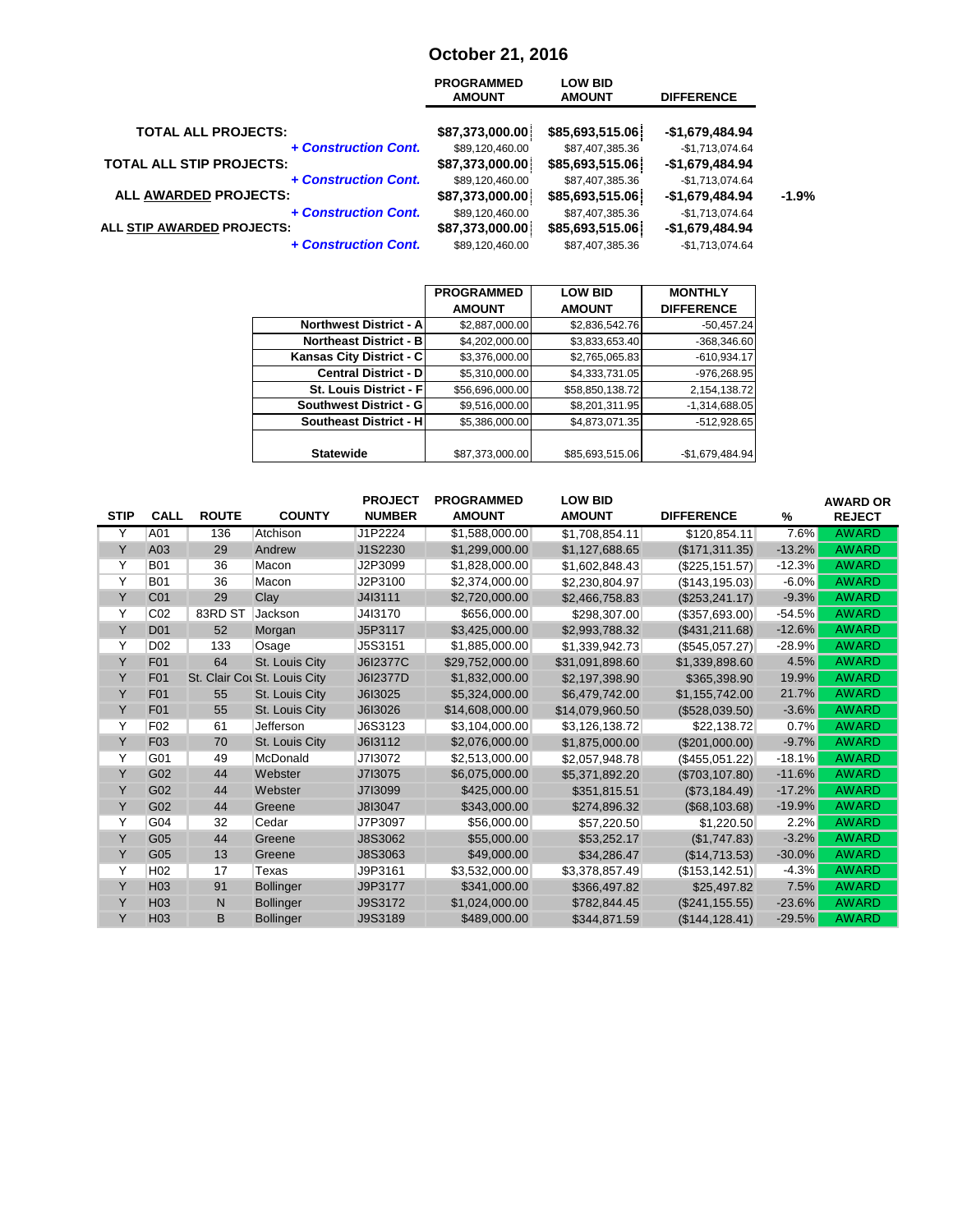#### **November 18, 2016**

|                            | <b>PROGRAMMED</b><br><b>AMOUNT</b> | <b>LOW BID</b><br><b>AMOUNT</b> | <b>DIFFERENCE</b>                                                                                                                                |
|----------------------------|------------------------------------|---------------------------------|--------------------------------------------------------------------------------------------------------------------------------------------------|
|                            |                                    |                                 | $-$20,715,137.50$                                                                                                                                |
| + Construction Cont.       | \$130,153,020.00                   | \$109.023.579.75                | -\$21.129.440.25                                                                                                                                 |
|                            |                                    |                                 | -\$20,613,885.28                                                                                                                                 |
| + Construction Cont.       | \$129,528,780.00                   | \$108,502,617.01                | $-$21,026,162.99$                                                                                                                                |
|                            |                                    |                                 | -\$21,552,530.49                                                                                                                                 |
| + Construction Cont.       | \$127,486,740.00                   | \$105,503,158.90                | $-$21,983,581.10$                                                                                                                                |
| ALL STIP AWARDED PROJECTS: |                                    |                                 | $-$21,451,278.27$                                                                                                                                |
| + Construction Cont.       | \$126.862.500.00                   | \$104.982.196.16                | -\$21,880,303.84                                                                                                                                 |
|                            |                                    |                                 | \$127,601,000.00 \$106,885,862.50<br>\$126,989,000.00 \$106,375,114.72<br>\$124,987,000.00 \$103,434,469.51<br>\$124,375,000.00 \$102,923,721.73 |

|                                | <b>PROGRAMMED</b> | <b>LOW BID</b>   | <b>MONTHLY</b>    |
|--------------------------------|-------------------|------------------|-------------------|
|                                | <b>AMOUNT</b>     | <b>AMOUNT</b>    | <b>DIFFERENCE</b> |
| <b>Northwest District - Al</b> | \$12,991,000.00   | \$10,991,136.32  | $-1,999,863.68$   |
| <b>Northeast District - B</b>  | \$4,984,000.00    | \$4,315,766.86   | $-668,233.14$     |
| Kansas City District - C       | \$34,033,000.00   | \$26,825,157.81  | -7,207,842.19     |
| <b>Central District - DI</b>   | \$16,922,000.00   | \$14,993,595.79  | $-1,928,404.21$   |
| St. Louis District - F         | \$21,044,000.00   | \$19,215,141.86  | $-1,828,858.14$   |
| Southwest District - G         | \$28,577,000.00   | \$21,842,584.92  | $-6,734,415.08$   |
| Southeast District - H         | \$6,436,000.00    | \$5,251,085.95   | $-1.184.914.05$   |
|                                |                   |                  |                   |
| <b>Statewide</b>               | \$124,987,000.00  | \$103,434,469.51 | -\$21,552,530.49  |

|       |             |                 |                  |                | <b>PROJECT</b> | <b>PROGRAMMED</b> | <b>LOW BID</b> |                   |          | <b>AWARD OR</b> |
|-------|-------------|-----------------|------------------|----------------|----------------|-------------------|----------------|-------------------|----------|-----------------|
|       | <b>STIP</b> | <b>CALL</b>     | <b>ROUTE</b>     | <b>COUNTY</b>  | <b>NUMBER</b>  | <b>AMOUNT</b>     | <b>AMOUNT</b>  | <b>DIFFERENCE</b> | %        | <b>REJECT</b>   |
|       | Ÿ           | A01             | 149              | Putnam         | J1L1701        | \$1,353,000.00    | \$1,134,180.00 | (\$218,820.00)    | $-16.2%$ | <b>AWARD</b>    |
|       | Ϋ           | A01             | W                | Putnam         | J1L1702        | \$1,083,000.00    | \$655,942.38   | (\$427,057.62)    | $-39.4%$ | <b>AWARD</b>    |
|       | Υ           | A02             | E                | Andrew         | J1L1703B       | \$294,000.00      | \$242,259.71   | (\$51,740.29)     | $-17.6%$ | <b>AWARD</b>    |
|       | Y           | A02             | Z                | <b>Dekalb</b>  | J1L1703C       | \$147,000.00      | \$146,630.36   | (\$369.64)        | $-0.3%$  | <b>AWARD</b>    |
|       | Υ           | A02             | 111              | Holt           | J1L1703D       | \$588,000.00      | \$600,060.29   | \$12,060.29       | 2.1%     | <b>AWARD</b>    |
|       | Ÿ           | A03             | C                | Sullivan       | J1L1704        | \$623,000.00      | \$695,866.87   | \$72,866.87       | 11.7%    | <b>AWARD</b>    |
|       | Υ           | A03             | B                | Mercer         | J1L1705        | \$848,000.00      | \$718,552.11   | (\$129,447.89)    | $-15.3%$ | <b>AWARD</b>    |
|       | Υ           | A04             | 113              | Nodaway        | J1L1703E       | \$1,593,000.00    | \$1,446,848.90 | (\$146, 151.10)   | $-9.2%$  | <b>AWARD</b>    |
|       | Υ           | A05             | 246              | Worth          | J1S1049        | \$1,129,000.00    | \$1,050,795.34 | (\$78,204.66)     | $-6.9%$  | <b>AWARD</b>    |
|       | Υ           | A05             | 46               | Worth          | J1S2227        | \$2,487,000.00    | \$2,169,622.66 | (\$317,377.34)    | $-12.8%$ | <b>AWARD</b>    |
|       | Υ           | A07             | 69               | <b>Daviess</b> | J1S3028        | \$1,716,000.00    | \$1,268,722.04 | (\$447, 277.96)   | $-26.1%$ | <b>AWARD</b>    |
|       | Y           | A07             | 190              | <b>Daviess</b> | J1S3118        | \$1,130,000.00    | \$861,655.66   | (\$268,344.34)    | $-23.7%$ | <b>AWARD</b>    |
|       | Υ           | <b>B02</b>      | 61               | Ralls          | J3P2206        | \$4,984,000.00    | \$4,315,766.86 | (\$668, 233.14)   | $-13.4%$ | <b>AWARD</b>    |
|       | Y           | CO <sub>1</sub> | 49               | <b>Jackson</b> | J4P2256        | \$7,757,000.00    | \$6,372,925.46 | (\$1,384,074.54)  | $-17.8%$ | <b>AWARD</b>    |
|       | Ÿ           | C02             | 70               | Saline         | J3I3008        | \$5,800,000.00    | \$4,736,791.11 | (\$1,063,208.89)  | $-18.3%$ | <b>AWARD</b>    |
|       | Υ           | C <sub>03</sub> | Various          | Johnson        | J3P3037D       | \$1,006,000.00    | \$1,045,189.84 | \$39,189.84       | 3.9%     | <b>AWARD</b>    |
|       | Υ           | CO <sub>4</sub> | 50               | Johnson        | J3P3053        | \$5,274,000.00    | \$2,865,960.00 | (\$2,408,040.00)  | $-45.7%$ | <b>AWARD</b>    |
|       | Υ           | CO <sub>4</sub> | 50               | <b>Pettis</b>  | J3P3059        | \$4,791,000.00    | \$2,611,179.75 | (\$2,179,820.25)  | $-45.5%$ | <b>AWARD</b>    |
|       | Υ           | C06             | Various          | Various        | J4I3164        | \$490,000.00      | \$529,075.52   | \$39,075.52       | 8.0%     | <b>AWARD</b>    |
|       | Υ           | C07             | 24               | Jackson        | J4P3081        | \$2,938,000.00    | \$2,776,436.29 | (\$161,563.71)    | $-5.5%$  | <b>AWARD</b>    |
|       | Υ           | C <sub>08</sub> | 10               | Clay           | J4P3081B       | \$2,476,000.00    | \$2,992,564.62 | \$516,564.62      | 20.9%    | <b>AWARD</b>    |
|       | Ÿ           | C <sub>09</sub> | 58               | Cass           | J4P3081E       | \$1,834,000.00    | \$2,493,271.19 | \$659,271.19      | 35.9%    | <b>REJECT</b>   |
|       | Υ           | C <sub>10</sub> | 92               | <b>Platte</b>  | J4P3139        | \$3,501,000.00    | \$2,895,035.22 | (\$605,964.78)    | $-17.3%$ | <b>AWARD</b>    |
| **RC  | N           | D01             | D                | Miller         | J5M0272        | \$380,000.00      | \$303,834.36   | (\$76, 165.64)    | $-20.0%$ | <b>AWARD</b>    |
| **RC  | Υ           | D <sub>02</sub> | F, MM, TT Camden |                | J5S3148        | \$2,533,000.00    | \$2,152,935.94 | (\$380,064.06)    | $-15.0%$ | <b>AWARD</b>    |
|       | Υ           | D03             | 7                | Pulaski        | J5P3100        | \$1,248,000.00    | \$1,032,139.90 | (\$215,860.10)    | $-17.3%$ | <b>AWARD</b>    |
|       | Υ           | D <sub>04</sub> | 42               | <b>Maries</b>  | J5P3106        | \$454,000.00      | \$339,348.80   | (\$114,651.20)    | $-25.3%$ | <b>AWARD</b>    |
|       | Υ           | D <sub>05</sub> | 68               | <b>Maries</b>  | J5P3122        | \$683,000.00      | \$922,861.12   | \$239,861.12      | 35.1%    | <b>AWARD</b>    |
|       | Υ           | D <sub>06</sub> | 54               | Camden         | J5P3125        | \$5,133,000.00    | \$5,042,739.01 | (\$90,260.99)     | $-1.8%$  | <b>AWARD</b>    |
|       | Y           | D <sub>06</sub> | 54               | Hickory        | J7S2211        | \$1,268,000.00    | \$1,214,812.23 | (\$53,187.77)     | $-4.2%$  | <b>AWARD</b>    |
|       | Ÿ           | D07             | 5                | Howard         | J5P3156        | \$229,000.00      | \$244,370.56   | \$15,370.56       | 6.7%     | <b>AWARD</b>    |
|       | Ÿ           | D07             | $\overline{5}$   | Cooper         | J5P3170        | \$4,654,000.00    | \$3,178,870.49 | (\$1,475,129.51)  | $-31.7%$ | <b>AWARD</b>    |
|       | Y           | D <sub>08</sub> | $\vee$           | Phelps         | J5S3153        | \$667,000.00      | \$777,595.95   | \$110,595.95      | 16.6%    | <b>AWARD</b>    |
|       | Υ           | D <sub>09</sub> | O, P             | Morgan         | J5S3157        | \$521,000.00      | \$590,699.78   | \$69,699.78       | 13.4%    | <b>AWARD</b>    |
|       | Υ           | D <sub>10</sub> | $\vee$           | Camden         | J5S3158        | \$420,000.00      | \$408,199.88   | (\$11,800.12)     | $-2.8%$  | <b>AWARD</b>    |
|       | Υ           | F01             | 70               | St. Charles    | J6I3133        | \$9,570,000.00    | \$9,513,686.45 | (\$56,313.55)     | $-0.6%$  | <b>AWARD</b>    |
|       | Y           | F04             | 64               | St. Louis      | J6I3132        | \$8,424,000.00    | \$6,742,578.91 | (\$1,681,421.09)  | $-20.0%$ | <b>AWARD</b>    |
| **JOC | Y           | F05             | Various          | Various        | J6P3013        | \$2,000,000.00    | \$2,000,000.00 | \$0.00            | 0.0%     | <b>AWARD</b>    |
|       | Υ           | F06             | <b>Various</b>   | Various        | J6Q3000E       | \$1,050,000.00    | \$958,876.50   | (\$91,123.50)     | $-8.7%$  | <b>AWARD</b>    |
|       | Ÿ           | G01             | 44               | Lawrence       | J7I3049        | \$2,658,000.00    | \$2,711,433.64 | \$53,433.64       | 2.0%     | <b>AWARD</b>    |
|       | Υ           | G02             | B                | <b>Bates</b>   | J7P2228L       | \$805,000.00      | \$536,733.90   | (\$268, 266.10)   | $-33.3%$ | <b>AWARD</b>    |
|       | Υ           | G03             | Κ                | Vernon         | J7P2228M       | \$730,000.00      | \$542,574.48   | (\$187, 425.52)   | $-25.7%$ | <b>AWARD</b>    |
|       | Υ           | G04             | 65               | Taney          | J7P3076        | \$6,889,000.00    | \$3,965,377.36 | (\$2,923,622.64)  | $-42.4%$ | <b>AWARD</b>    |
|       | Υ           | G05             | 76               | Barry          | J7S2227B       | \$2,507,000.00    | \$2,232,666.62 | (\$274,333.38)    | $-10.9%$ | <b>AWARD</b>    |
|       | Υ           | G06             | 76               | McDonald       | J7S3176        | \$2,301,000.00    | \$1,848,181.51 | (\$452,818.49)    | $-19.7%$ | <b>AWARD</b>    |
|       | Y           | G07             | W                | Barry          | J7S3185        | \$1,115,000.00    | \$963,512.91   | (\$151,487.09)    | $-13.6%$ | <b>AWARD</b>    |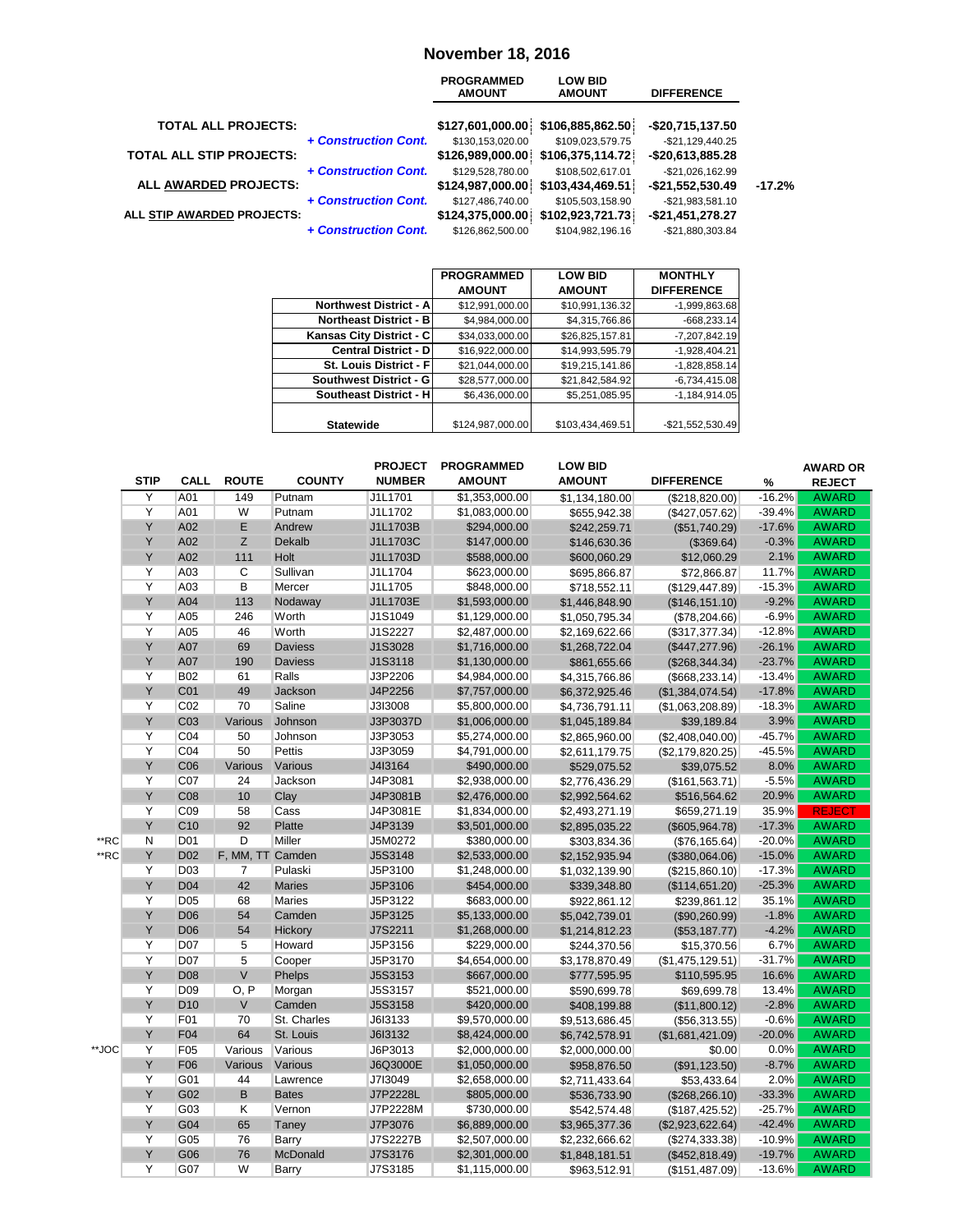#### **November 18, 2016**

|                                 |                      | <b>PROGRAMMED</b><br><b>AMOUNT</b> | <b>LOW BID</b><br><b>AMOUNT</b>   | <b>DIFFERENCE</b> |          |
|---------------------------------|----------------------|------------------------------------|-----------------------------------|-------------------|----------|
| <b>TOTAL ALL PROJECTS:</b>      |                      |                                    | \$127,601,000.00 \$106,885,862.50 | -\$20,715,137.50  |          |
|                                 | + Construction Cont. | \$130,153,020.00                   | \$109,023,579.75                  | $-$21,129,440.25$ |          |
| <b>TOTAL ALL STIP PROJECTS:</b> |                      |                                    | \$126,989,000.00 \$106,375,114.72 | $-$20,613,885.28$ |          |
|                                 | + Construction Cont. | \$129,528,780.00                   | \$108,502,617.01                  | $-$21,026,162.99$ |          |
| ALL AWARDED PROJECTS:           |                      |                                    | \$124,987,000.00 \$103,434,469.51 | -\$21,552,530.49  | $-17.2%$ |
|                                 | + Construction Cont. | \$127.486.740.00                   | \$105,503,158.90                  | $-$21,983,581.10$ |          |
| ALL STIP AWARDED PROJECTS:      |                      |                                    | \$124,375,000.00 \$102,923,721.73 | -\$21,451,278.27  |          |
|                                 | + Construction Cont. | \$126,862,500.00                   | \$104.982.196.16                  | -\$21.880.303.84  |          |
|                                 |                      |                                    |                                   |                   |          |

|                               | <b>PROGRAMMED</b> | <b>LOW BID</b>   | <b>MONTHLY</b>    |
|-------------------------------|-------------------|------------------|-------------------|
|                               | <b>AMOUNT</b>     | <b>AMOUNT</b>    | <b>DIFFERENCE</b> |
| <b>Northwest District - A</b> | \$12,991,000.00   | \$10,991,136.32  | $-1,999,863.68$   |
| <b>Northeast District - B</b> | \$4,984,000.00    | \$4,315,766.86   | $-668,233.14$     |
| Kansas City District - C      | \$34,033,000.00   | \$26,825,157.81  | -7,207,842.19     |
| <b>Central District - DI</b>  | \$16,922,000.00   | \$14,993,595.79  | $-1,928,404.21$   |
| St. Louis District - Fl       | \$21,044,000.00   | \$19,215,141.86  | $-1,828,858.14$   |
| Southwest District - G        | \$28,577,000.00   | \$21,842,584.92  | $-6,734,415.08$   |
| Southeast District - H        | \$6,436,000.00    | \$5,251,085.95   | $-1,184,914.05$   |
|                               |                   |                  |                   |
| <b>Statewide</b>              | \$124,987,000.00  | \$103,434,469.51 | -\$21,552,530.49  |

|       |              |                 |                               |                   | <b>PROJECT</b> | <b>PROGRAMMED</b> | <b>LOW BID</b> |                   |          | <b>AWARD OR</b> |
|-------|--------------|-----------------|-------------------------------|-------------------|----------------|-------------------|----------------|-------------------|----------|-----------------|
|       | <b>STIP</b>  | <b>CALL</b>     | <b>ROUTE</b>                  | <b>COUNTY</b>     | <b>NUMBER</b>  | <b>AMOUNT</b>     | <b>AMOUNT</b>  | <b>DIFFERENCE</b> | %        | <b>REJECT</b>   |
|       |              | G08             | 39, M                         | Lawrence          | J8S2272        | \$2,033,000.00    | \$1,500,268.61 | (\$532,731.39)    | $-26.2%$ | <b>AWARD</b>    |
| **RC  | v            | G09             | EE.                           | Greene            | J8S3058        | \$730,000.00      | \$641,992.72   | (\$88,007.28)     | $-12.1%$ | <b>AWARD</b>    |
| **RC  | ٧            | G09             | AB                            | Greene            | J8S3059        | \$782,000.00      | \$626,638.76   | (\$155,361.24)    | $-19.9%$ | <b>AWARD</b>    |
| **RC  | N            | G <sub>10</sub> | <b>AIRPORT</b><br><b>BLVD</b> | Greene            | J8S3058B       | \$232,000.00      | \$206,913.42   | (\$25,086.58)     | $-10.8%$ | <b>AWARD</b>    |
|       | $\checkmark$ | G11             | <b>BL 44</b>                  | Greene            | J8S3060        | \$1,661,000.00    | \$1.132.820.54 | (\$528,179.46)    | $-31.8%$ | <b>AWARD</b>    |
| **JOC | Y            | G <sub>12</sub> | 249                           | Jasper            | J7P3078        | \$1,527,000.00    | \$1,527,000.00 | \$0.00            | $0.0\%$  | <b>AWARD</b>    |
|       | ٧            | G13             | 465                           | Taney             | J7P3119        | \$3,339,000.00    | \$2,191,658.22 | (S1, 147, 341.78) | $-34.4%$ | <b>AWARD</b>    |
|       | Υ            | H <sub>01</sub> | 60                            | Texas             | J9P3158        | \$1,332,000.00    | \$1.071.000.00 | (S261.000.00)     | $-19.6%$ | <b>AWARD</b>    |
|       | Υ            | H03             | 17                            | Texas             | J9P3296        | \$3,287,000.00    | \$2,164,000.00 | (S1, 123, 000.00) | $-34.2%$ | <b>AWARD</b>    |
|       | Y            | H <sub>04</sub> | U                             | <b>New Madrid</b> | J9S3034        | \$468,000.00      | \$547,325.80   | \$79,325.80       | 16.9%    | <b>REJECT</b>   |
|       | Y            | H <sub>05</sub> | U                             | Stoddard          | J9S3051        | \$509,000.00      | \$511.085.95   | \$2,085.95        | 0.4%     | <b>AWARD</b>    |
|       | Y            | H <sub>06</sub> | ZZ                            | <b>Dunklin</b>    | J9S3152        | \$312,000.00      | \$410,796,00   | \$98,796.00       | 31.7%    | <b>REJECT</b>   |
|       | Υ            | H <sub>07</sub> | 142                           | Ripley            | J9S3171        | \$1,308,000.00    | \$1.505.000.00 | \$197.000.00      | 15.1%    | <b>AWARD</b>    |
|       |              |                 |                               |                   |                |                   |                |                   |          |                 |

\*\*JOC - Job Order Contract

\*\*RC - Required Call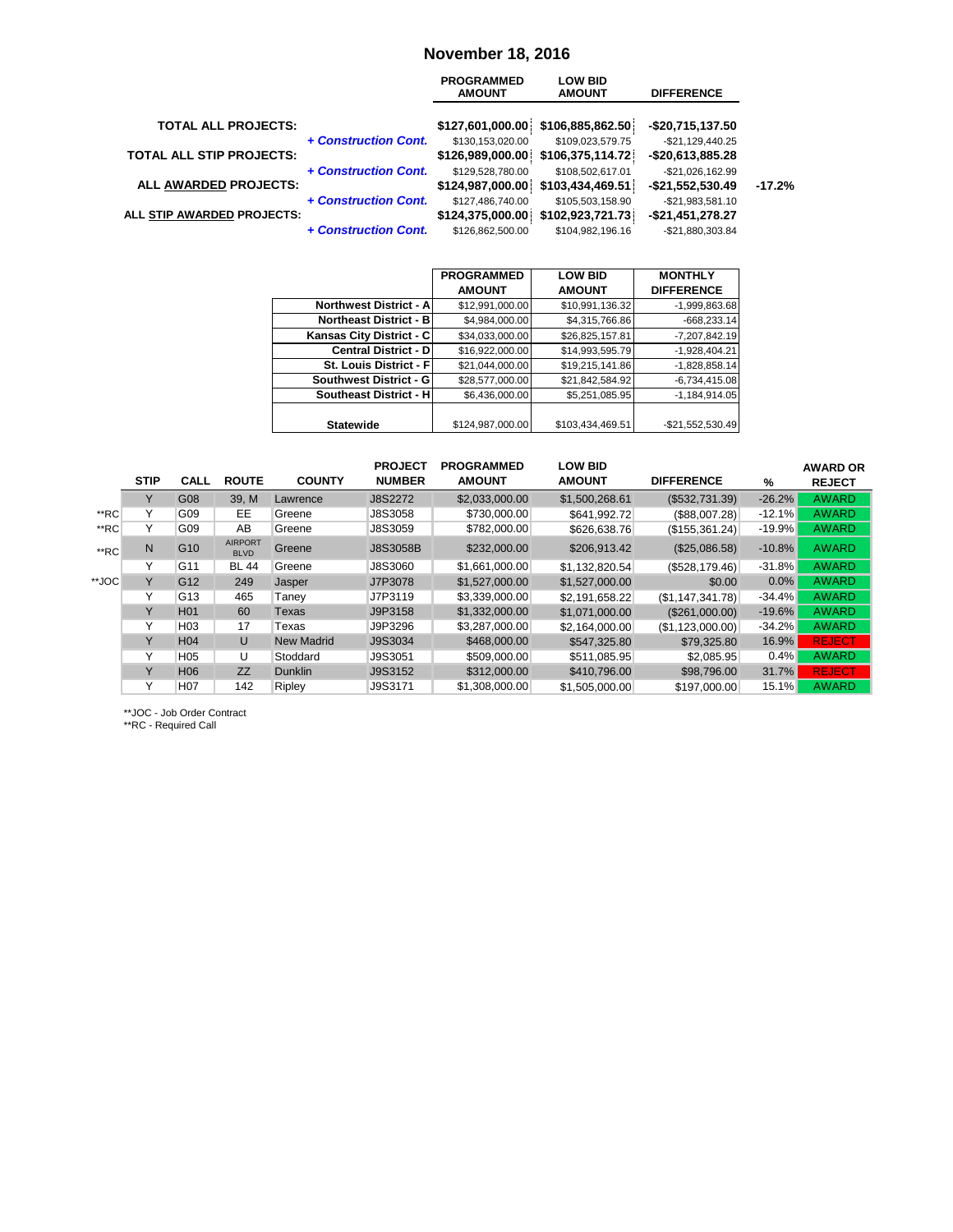#### **December 16, 2016**

|                                 | <b>PROGRAMMED</b><br><b>AMOUNT</b> | <b>LOW BID</b><br><b>AMOUNT</b> | <b>DIFFERENCE</b> |          |
|---------------------------------|------------------------------------|---------------------------------|-------------------|----------|
| <b>TOTAL ALL PROJECTS:</b>      | \$97,942,000.00                    | \$78,813,977.94                 | $-$19,128,022.06$ |          |
| + Construction Cont.            | \$99,900,840.00                    | \$80,390,257.50                 | -\$19,510,582.50  |          |
| <b>TOTAL ALL STIP PROJECTS:</b> | \$97,942,000.00                    | \$78,813,977.94                 | -\$19,128,022.06  |          |
| + Construction Cont.            | \$99,900,840.00                    | \$80,390,257.50                 | -\$19,510,582.50  | $-19.5%$ |
| <b>ALL AWARDED PROJECTS:</b>    | \$97,942,000.00                    | \$78,813,977.94                 | -\$19,128,022.06  |          |
| + Construction Cont.            | \$99,900,840.00                    | \$80,390,257.50                 | -\$19,510,582.50  |          |
| ALL STIP AWARDED PROJECTS:      | \$97,942,000.00                    | \$78,813,977.94                 | -\$19,128,022.06  |          |
| + Construction Cont.            | \$99.900.840.00                    | \$80.390.257.50                 | -\$19.510.582.50  |          |

|                                | <b>PROGRAMMED</b> | <b>LOW BID</b>  | <b>MONTHLY</b>    |
|--------------------------------|-------------------|-----------------|-------------------|
|                                | <b>AMOUNT</b>     | <b>AMOUNT</b>   | <b>DIFFERENCE</b> |
| <b>Northwest District - Al</b> | \$1,000,000.00    | \$792,329.71    | -207,670.29       |
| <b>Northeast District - B</b>  | \$1,750,000.00    | \$1,661,781.16  | $-88,218.84$      |
| Kansas City District - C       | \$25,257,000.00   | \$23,762,541.05 | $-1,494,458.95$   |
| <b>Central District - D</b>    | \$7,055,000.00    | \$6,445,544.49  | $-609,455.51$     |
| St. Louis District - Fl        | \$48,189,000.00   | \$31,907,653.44 | $-16,281,346.56$  |
| Southwest District - G         | \$6,610,000.00    | \$7,147,381.33  | 537,381.33        |
| <b>Southeast District - HI</b> | \$8,081,000.00    | \$7.096.746.76  | -984.253.24       |
|                                |                   |                 |                   |
| <b>Statewide</b>               | \$97,942,000.00   | \$78,813,977.94 | $-$19,128,022.06$ |

|       |             |                 |                   |               | <b>PROJECT</b> | <b>PROGRAMMED</b> | <b>LOW BID</b>  |                   |        | <b>AWARD OR</b> |
|-------|-------------|-----------------|-------------------|---------------|----------------|-------------------|-----------------|-------------------|--------|-----------------|
|       | <b>STIP</b> |                 | <b>CALL ROUTE</b> | <b>COUNTY</b> | <b>NUMBER</b>  | <b>AMOUNT</b>     | <b>AMOUNT</b>   | <b>DIFFERENCE</b> | %      | <b>REJECT</b>   |
|       | Y           | A01             | $\overline{cc}$   | Harrison      | J1L1703J       | \$1,000,000.00    | \$792,329.71    | (\$207,670.29)    | $-21%$ | <b>AWARD</b>    |
|       | Y           | <b>B01</b>      | $6\phantom{.}$    | Knox          | J2P3105        | \$1,750,000.00    | \$1,661,781.16  | (\$88, 218.84)    | $-5%$  | <b>AWARD</b>    |
|       | Y           | C01             | 29                | Platte        | J4I3105        | \$11,647,000.00   | \$14,120,089.89 | \$2,473,089.89    | 21%    | <b>AWARD</b>    |
|       | Y           | C <sub>02</sub> | 435               | Jackson       | J4I3108        | \$3,120,000.00    | \$2,577,628.25  | (\$542,371.75)    | $-17%$ | <b>AWARD</b>    |
|       | Y           | CO <sub>3</sub> | 152               | Clay          | J4S3136        | \$4,680,000.00    | \$2,183,697.69  | (\$2,496,302.31)  | $-53%$ | <b>AWARD</b>    |
|       | Y           | CO <sub>3</sub> | 152               | Clay          | J4S3147        | \$1,888,000.00    | \$901,738.38    | (\$986, 261.62)   | $-52%$ | <b>AWARD</b>    |
|       | Y           | CO <sub>3</sub> | 152               | Platte        | J4S3149        | \$2,671,000.00    | \$2,550,852.61  | (\$120, 147.39)   | $-4%$  | <b>AWARD</b>    |
|       | Y           | CO <sub>4</sub> | $\overline{1}$    | Clay          | J4S3137        | \$1,251,000.00    | \$1,428,534.23  | \$177,534.23      | 14%    | <b>AWARD</b>    |
|       | Y           | D <sub>01</sub> | 50                | Cole          | J5P3056        | \$429,000.00      | \$623,638.21    | \$194,638.21      | 45%    | <b>AWARD</b>    |
|       | Y           | D <sub>01</sub> | 50                | Cole          | J5P3127        | \$2,570,000.00    | \$2,352,638.66  | (\$217,361.34)    | $-8%$  | <b>AWARD</b>    |
|       | Y           | <b>D02</b>      | 19                | Gasconade     | J5S3140        | \$1,609,000.00    | \$1,510,065.35  | (\$98,934.65)     | $-6%$  | <b>AWARD</b>    |
|       | Υ           | D <sub>03</sub> | A                 | Camden        | J5S3147        | \$1,061,000.00    | \$719,421.95    | (\$341,578.05)    | $-32%$ | <b>AWARD</b>    |
|       | Y           | <b>D04</b>      | $\circ$           | Cooper        | J5S3202        | \$1,386,000.00    | \$1,239,780.32  | (\$146, 219.68)   | $-11%$ | <b>AWARD</b>    |
|       | Y           | F01             | 55                | Jefferson     | J6I3110        | \$9,268,000.00    | \$8,777,644.72  | (\$490,355.28)    | $-5%$  | <b>AWARD</b>    |
|       | Y           | F01             | 55                | Jefferson     | J6I3131        | \$10,248,000.00   | \$5,875,828.33  | (\$4,372,171.67)  | $-43%$ | <b>AWARD</b>    |
|       | Y           | F <sub>02</sub> | 270               | St. Louis     | J6I3113        | \$10,764,000.00   | \$5,321,273.69  | (\$5,442,726.31)  | $-51%$ | <b>AWARD</b>    |
|       | Y           | <b>F02</b>      | 270               | St. Louis     | J6I3157        | \$17,387,000.00   | \$11,395,317.92 | (\$5,991,682.08)  | $-34%$ | <b>AWARD</b>    |
|       | Υ           | F <sub>05</sub> | 70                | St. Charles   | J6S3183        | \$522,000.00      | \$537,588.78    | \$15,588.78       | 3%     | <b>AWARD</b>    |
|       | Y           | G01             | <b>Various</b>    | Various       | J7P3167        | \$1,722,000.00    | \$2,162,409.57  | \$440,409.57      | 26%    | <b>AWARD</b>    |
|       | Y           | G02             | 60                | Greene        | J8P3049B       | \$480,000.00      | \$446,102.32    | (\$33,897.68)     | $-7%$  | <b>AWARD</b>    |
| **A+B | Υ           | G03             | 96                | Jasper        | J7P2228F       | \$2,388,000.00    | \$2,452,055.81  | \$64,055.81       | 3%     | <b>AWARD</b>    |
|       | Y           | G03             | 96                | Jasper        | J7P2228G       | \$2,020,000.00    | \$2,086,813.63  | \$66,813.63       | 3%     | <b>AWARD</b>    |
|       | Y           | H <sub>01</sub> | 5                 | Douglas       | J9P3118        | \$841,000.00      | \$676,500.00    | (\$164,500.00)    | $-20%$ | <b>AWARD</b>    |
|       | Y           | <b>H02</b>      | 60                | Stoddard      | J9P3155        | \$2,957,000.00    | \$2,512,833.59  | (\$444, 166.41)   | $-15%$ | <b>AWARD</b>    |
|       | Y           | H <sub>05</sub> | Y                 | Wright        | J9S3163        | \$622,000.00      | \$533,974.73    | (\$88,025.27)     | $-14%$ | <b>AWARD</b>    |
|       | Y           | H <sub>05</sub> | 38                | Wright        | J9S3165        | \$1,925,000.00    | \$1,583,992.91  | (\$341,007.09)    | $-18%$ | <b>AWARD</b>    |
|       | Y           | <b>H06</b>      | <b>ZZ</b>         | Stoddard      | J9S3164        | \$519,000.00      | \$667,979.11    | \$148,979.11      | 29%    | <b>AWARD</b>    |
|       | Y           | H06             | <b>AD</b>         | Stoddard      | J9S3180        | \$182,000.00      | \$166,322.12    | (\$15,677.88)     | $-9%$  | <b>AWARD</b>    |
|       | Y           | <b>H07</b>      | 137               | Texas         | J9S3174        | \$1,035,000.00    | \$955,144.30    | (\$79,855.70)     | $-8%$  | <b>AWARD</b>    |

\*\* A+B = Cost + Time Bid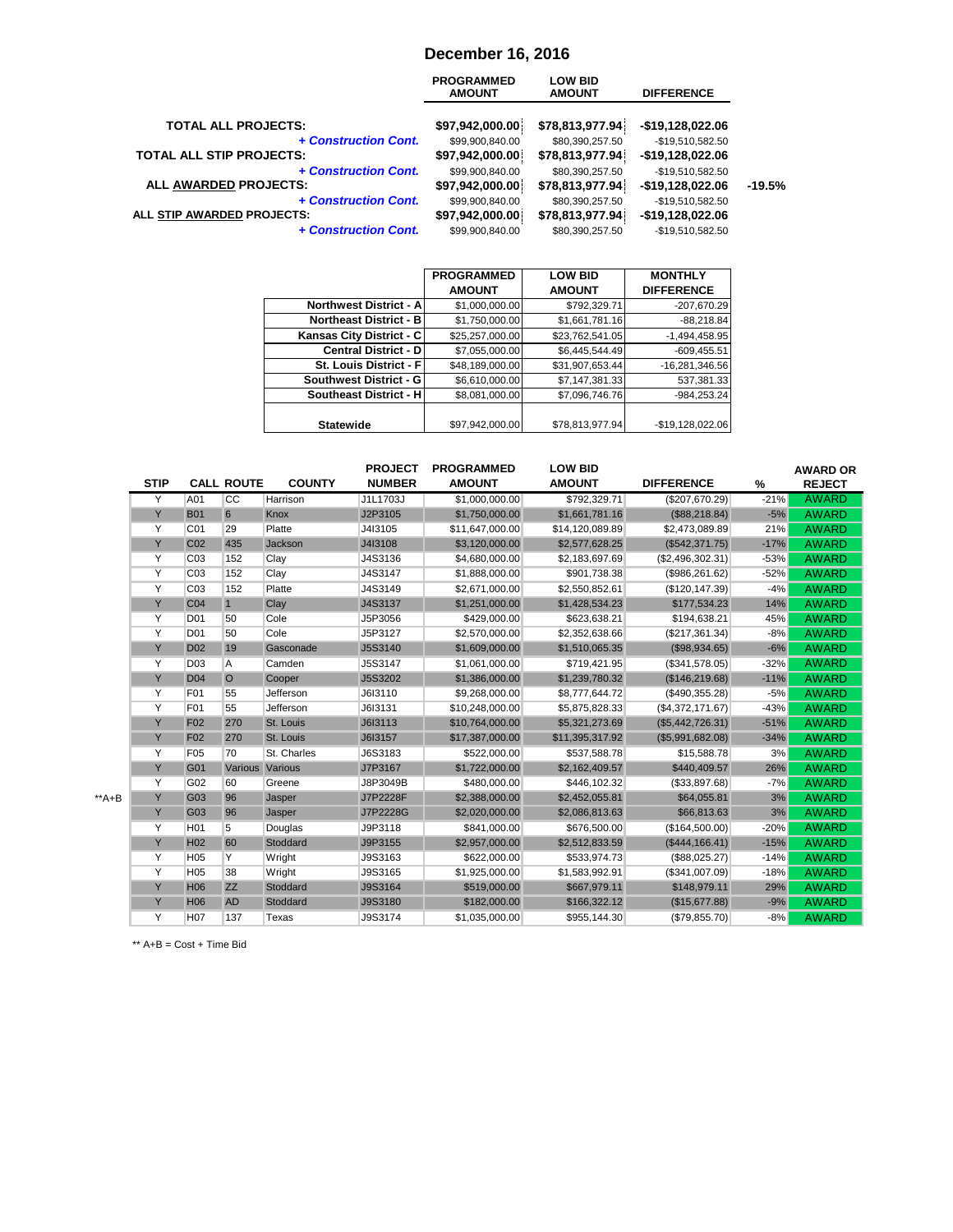#### **January 20, 2017**

|                                                      | <b>PROGRAMMED</b><br><b>AMOUNT</b> | <b>LOW BID</b><br><b>AMOUNT</b>    | <b>DIFFERENCE</b>                    |         |
|------------------------------------------------------|------------------------------------|------------------------------------|--------------------------------------|---------|
| <b>TOTAL ALL PROJECTS:</b>                           | \$49,187,000.00                    | \$44,565,491.76                    | $-$4,621,508.24$                     |         |
| + Construction Cont.                                 | \$50,170,740.00                    | \$45,456,801.60                    | $-$4,713,938.40$                     |         |
| <b>TOTAL ALL STIP PROJECTS:</b>                      | \$48,679,000.00                    | \$44,112,236.26                    | $-$4,566,763.74$                     |         |
| + Construction Cont.<br><b>ALL AWARDED PROJECTS:</b> | \$49,652,580.00<br>\$49,187,000.00 | \$44,994,480.99<br>\$44,565,491.76 | $-$4,658,099.01$<br>$-$4,621,508.24$ | $-9.4%$ |
| + Construction Cont.<br>ALL STIP AWARDED PROJECTS:   | \$50,170,740.00<br>\$48,679,000.00 | \$45,456,801.60<br>\$44,112,236.26 | $-$4,713,938.40$<br>$-$4,566,763.74$ |         |
| + Construction Cont.                                 | \$49.652,580.00                    | \$44.994.480.99                    | $-$4.658.099.01$                     |         |

|                                | <b>PROGRAMMED</b> | <b>LOW BID</b>  | <b>MONTHLY</b>    |
|--------------------------------|-------------------|-----------------|-------------------|
|                                | <b>AMOUNT</b>     | <b>AMOUNT</b>   | <b>DIFFERENCE</b> |
| <b>Northwest District - Al</b> | \$668,000.00      | \$864,316.60    | 196,316.60        |
| <b>Northeast District - B</b>  | \$6,887,000.00    | \$5,702,620.87  | $-1,184,379.13$   |
| Kansas City District - C       | \$17,897,000.00   | \$16,041,118.46 | $-1,855,881.54$   |
| <b>Central District - DI</b>   | \$5,321,000.00    | \$4,665,115.10  | $-655,884.90$     |
| St. Louis District - Fl        | \$3,208,000.00    | \$2,986,541.61  | $-221,458.39$     |
| Southwest District - G         | \$6,486,000.00    | \$5,598,199.40  | -887,800.60       |
| Southeast District - H         | \$8,720,000.00    | \$8,707,579.72  | $-12.420.28$      |
|                                |                   |                 |                   |
| <b>Statewide</b>               | \$49,187,000.00   | \$44,565,491.76 | $-$4,621,508.24$  |

|             |                 |                    |                   | <b>PROJECT</b> | <b>PROGRAMMED</b> | <b>LOW BID</b> |                   |        | <b>AWARD OR</b> |
|-------------|-----------------|--------------------|-------------------|----------------|-------------------|----------------|-------------------|--------|-----------------|
| <b>STIP</b> | <b>CALL</b>     | <b>ROUTE</b>       | <b>COUNTY</b>     | <b>NUMBER</b>  | <b>AMOUNT</b>     | <b>AMOUNT</b>  | <b>DIFFERENCE</b> | %      | <b>REJECT</b>   |
| Y           | A01             | $\overline{71}$    | Nodaway           | J1P3056B       | \$157,000.00      | \$42,439.00    | (\$114,561.00)    | $-73%$ | <b>AWARD</b>    |
| Υ           | A01             | U                  | Nodaway           | J1S0623B       | \$137,000.00      | \$59,749.00    | (\$77,251.00)     | -56%   | <b>AWARD</b>    |
| Y           | A01             | JJ                 | Nodaway           | J1S3057B       | \$143,000.00      | \$75,324.00    | (\$67,676.00)     | $-47%$ | <b>AWARD</b>    |
| Y           | A01             | FF                 | Nodaway           | J1S3090B       | \$66,000.00       | \$27,334.00    | (\$38,666.00)     | $-59%$ | <b>AWARD</b>    |
| Y           | A02             | $6\phantom{1}$     | Sullivan          | J1P3155        | \$155,000.00      | \$606,656.50   | \$451,656.50      | 291%   | <b>AWARD</b>    |
| Y           | A02             | 5                  | Sullivan          | J1P3155B       | \$10,000.00       | \$52,814.10    | \$42,814.10       | 428%   | <b>AWARD</b>    |
| Y           | <b>B01</b>      | 61                 | Pike              | J2P3116        | \$4,667,000.00    | \$3,648,839.92 | (\$1,018,160.08)  | $-22%$ | <b>AWARD</b>    |
| Y           | <b>B02</b>      | 168                | Marion            | J2S3114        | \$1,518,000.00    | \$1,485,837.30 | (\$32,162.70)     | $-2%$  | <b>AWARD</b>    |
| Y           | <b>B03</b>      | P                  | Ralls             | J2S3115        | \$702,000.00      | \$567,943.65   | (\$134,056.35)    | $-19%$ | <b>AWARD</b>    |
| Y           | C01             | 49                 | Cass              | J4P2360        | \$5,613,000.00    | \$4,821,699.46 | (\$791,300.54)    | $-14%$ | <b>AWARD</b>    |
| Y           | C <sub>03</sub> | 291                | Jackson           | J4P3128        | \$3,516,000.00    | \$2,775,655.48 | (\$740,344.52)    | $-21%$ | <b>AWARD</b>    |
| Υ           | CO <sub>4</sub> | 291                | Clay              | J4P3166        | \$320,000.00      | \$301,522.10   | (\$18,477.90)     | $-6%$  | <b>AWARD</b>    |
| Y           | CO <sub>5</sub> | COLBERN RD Jackson |                   | J4S3131        | \$5,167,000.00    | \$5,132,259.68 | (\$34,740.32)     | $-1%$  | <b>AWARD</b>    |
| Y           | C07             | $\overline{7}$     | Jackson           | J4S3134        | \$1,293,000.00    | \$1,098,157.34 | (\$194, 842.66)   | $-15%$ | <b>AWARD</b>    |
| Y           | C <sub>08</sub> | RAYTOWN RD Jackson |                   | J4S3135        | \$1,988,000.00    | \$1,911,824.40 | (\$76,175.60)     | $-4%$  | <b>AWARD</b>    |
| Y           | <b>D01</b>      | 52                 | <b>Miller</b>     | J5P3102        | \$1,151,000.00    | \$1,184,003.90 | \$33,003.90       | 3%     | <b>AWARD</b>    |
| Υ           | D <sub>02</sub> | 50                 | Gasconade         | J5P3164        | \$321,000.00      | \$399,544.00   | \$78,544.00       | 24%    | <b>AWARD</b>    |
| Y           | <b>D03</b>      | 19                 | Crawford          | J5S3040        | \$870,000.00      | \$985,801.38   | \$115,801.38      | 13%    | <b>AWARD</b>    |
| Y           | <b>D03</b>      | M                  | Crawford          | J5S3143        | \$966,000.00      | \$939,712.55   | (\$26, 287.45)    | $-3%$  | <b>AWARD</b>    |
| Y           | D <sub>04</sub> | $\circ$            | Callaway          | J5S3058        | \$1,152,000.00    | \$649,777.77   | (\$502, 222.23)   | $-44%$ | <b>AWARD</b>    |
| Y           | <b>D05</b>      | B                  | Cooper            | J5S3145        | \$861,000.00      | \$506,275.50   | (\$354,724.50)    | $-41%$ | <b>AWARD</b>    |
| N           | F01             | 70                 | St. Louis         | J6M0261        | \$508,000.00      | \$453,255.50   | (\$54,744.50)     | $-11%$ | <b>AWARD</b>    |
| Y           | F <sub>02</sub> | 364                | St. Charles       | J6P3135        | \$1,150,000.00    | \$1,111,111.11 | (\$38,888.89)     | $-3%$  | <b>AWARD</b>    |
| Y           | F <sub>03</sub> | N                  | St. Louis         | J6S2179        | \$1,550,000.00    | \$1,422,175.00 | (\$127,825.00)    | $-8%$  | <b>AWARD</b>    |
| Y           | G01             | 171                | Jasper            | J7P2228E       | \$2,852,000.00    | \$2,165,356.83 | (\$686, 643.17)   | $-24%$ | <b>AWARD</b>    |
| Y           | G02             | <b>BB</b>          | Webster           | J7P2228J       | \$535,000.00      | \$752,258.95   | \$217,258.95      | 41%    | <b>AWARD</b>    |
| Y           | G03             | 43                 | Newton            | J7P2228K       | \$559,000.00      | \$576,417.33   | \$17,417.33       | 3%     | <b>AWARD</b>    |
| Y           | G04             | 39                 | Cedar             | J7P3166        | \$1,767,000.00    | \$1,352,145.16 | (\$414,854.84)    | $-23%$ | <b>AWARD</b>    |
| Y           | G04             | Η                  | Greene            | J8S3090        | \$88,000.00       | \$97,545.33    | \$9,545.33        | 11%    | <b>AWARD</b>    |
| Y           | G05             | Н                  | Greene            | <b>J8S0556</b> | \$685,000.00      | \$654,475.80   | (\$30,524.20)     | $-4%$  | <b>AWARD</b>    |
| Y           | H <sub>01</sub> | 19                 | Shannon           | J9P0438        | \$2,811,000.00    | \$2,868,552.90 | \$57,552.90       | 2%     | <b>AWARD</b>    |
| Y           | H <sub>02</sub> | 51                 | <b>Bollinger</b>  | J9P3043        | \$296,000.00      | \$382,399.25   | \$86,399.25       | 29%    | <b>AWARD</b>    |
| Y           | H <sub>02</sub> | $\cup$             | <b>New Madrid</b> | J9S3034        | \$468,000.00      | \$514,453.15   | \$46,453.15       | 10%    | <b>AWARD</b>    |
| Y           | H <sub>02</sub> | 51                 | <b>Bollinger</b>  | J9S3042        | \$471,000.00      | \$354,517.90   | (\$116,482.10)    | $-25%$ | <b>AWARD</b>    |
| Υ           | H <sub>02</sub> | H                  | Stoddard          | J9S3145        | \$436,000.00      | \$349,613.18   | (\$86,386.82)     | $-20%$ | <b>AWARD</b>    |
| Y           | H <sub>02</sub> | <b>WW</b>          | <b>New Madrid</b> | J9S3146        | \$475,000.00      | \$580,046.70   | \$105,046.70      | 22%    | <b>AWARD</b>    |
| Y           | H <sub>02</sub> | F                  | <b>New Madrid</b> | <b>J9S3147</b> | \$422,000.00      | \$514,875.32   | \$92,875.32       | 22%    | <b>AWARD</b>    |
| Y           | H <sub>02</sub> | Z                  | Stoddard          | J9S3148        | \$524,000.00      | \$414,269.80   | (\$109,730.20)    | $-21%$ | <b>AWARD</b>    |
| Y           | H <sub>02</sub> | $\mathsf{J}$       | Stoddard          | J9S3149        | \$864,000.00      | \$548,644.50   | (\$315,355.50)    | $-36%$ | <b>AWARD</b>    |
| Υ           | H <sub>02</sub> | <b>ZZ</b>          | Dunklin           | J9S3152        | \$312,000.00      | \$395,818.40   | \$83,818.40       | 27%    | <b>AWARD</b>    |
| Υ           | H04             | н                  | Ste. Genevieve    | J9S3166        | \$773,000.00      | \$998,388.62   | \$225,388.62      | 29%    | <b>AWARD</b>    |
| Y           | <b>H05</b>      | Κ                  | Perry             | J9S3173        | \$593,000.00      | \$490,714.98   | (\$102, 285.02)   | $-17%$ | <b>AWARD</b>    |
| Υ           | H <sub>05</sub> | $\overline{A}$     | Ste. Genevieve    | <b>J9S3176</b> | \$178,000.00      | \$197,612.02   | \$19,612.02       | 11%    | <b>AWARD</b>    |
| Y           | H <sub>05</sub> | 55                 | Perry             | <b>J9S3178</b> | \$97,000.00       | \$97,673.00    | \$673.00          | 1%     | <b>AWARD</b>    |
|             |                 |                    |                   |                |                   |                |                   |        |                 |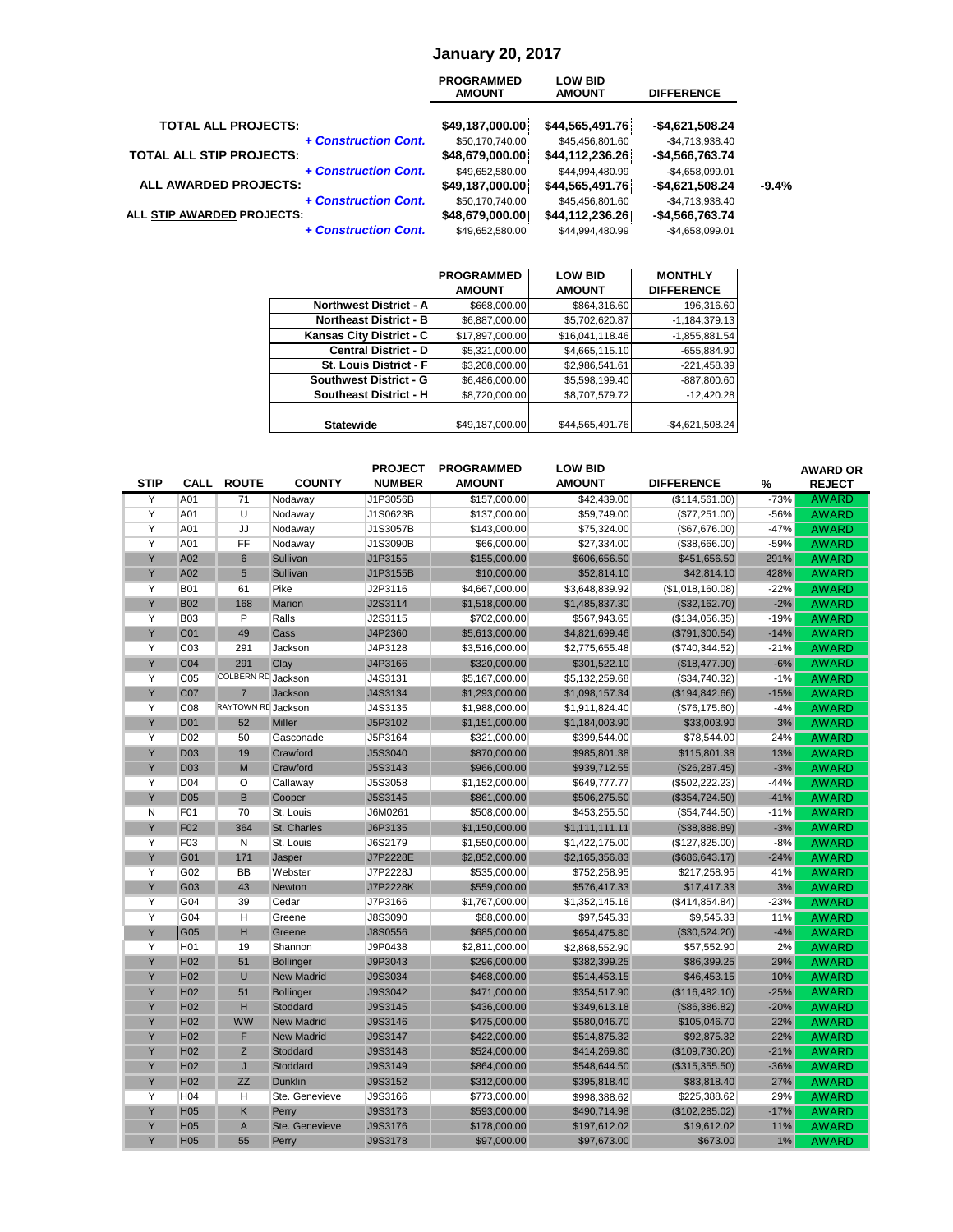#### **February 17, 2017**

|                                 |                      | <b>PROGRAMMED</b><br><b>AMOUNT</b> | <b>LOW BID</b><br><b>AMOUNT</b> | <b>DIFFERENCE</b> |         |
|---------------------------------|----------------------|------------------------------------|---------------------------------|-------------------|---------|
| <b>TOTAL ALL PROJECTS:</b>      |                      | \$85,057,000.00                    | \$76,498,353.62                 | $-$8,558,646.38$  |         |
|                                 | + Construction Cont. | \$86,758,140.00                    | \$78,028,320.69                 | $-$8,729,819.31$  |         |
| <b>TOTAL ALL STIP PROJECTS:</b> |                      | \$85,057,000.00                    | \$76,498,353.62                 | $-$8,558,646.38$  |         |
|                                 | + Construction Cont. | \$86,758,140.00                    | \$78,028,320.69                 | $-$8,729,819.31$  |         |
| ALL AWARDED PROJECTS:           |                      | \$84,807,000.00                    | \$76,498,353.62                 | $-$8,308,646.38$  | $-9.8%$ |
|                                 | + Construction Cont. | \$86,503,140.00                    | \$78,028,320.69                 | $-$8,474,819.31$  |         |
| ALL STIP AWARDED PROJECTS:      |                      | \$84,807,000.00                    | \$76,498,353.62                 | $-$8,308,646.38$  |         |
|                                 | + Construction Cont. | \$86,503,140.00                    | \$78,028,320.69                 | $-$8,474,819.31$  |         |
|                                 |                      |                                    |                                 |                   |         |

|                                | <b>PROGRAMMED</b> | <b>LOW BID</b>  | <b>MONTHLY</b>    |
|--------------------------------|-------------------|-----------------|-------------------|
|                                | <b>AMOUNT</b>     | <b>AMOUNT</b>   | <b>DIFFERENCE</b> |
| <b>Northwest District - Al</b> | \$6,484,000.00    | \$5,776,088.87  | $-707,911.13$     |
| <b>Northeast District - B</b>  | \$4,230,000.00    | \$4,182,780.70  | $-47,219.30$      |
| Kansas City District - C       | \$31,987,000.00   | \$30,998,935.12 | -988,064.88       |
| <b>Central District - D</b>    | \$5,887,000.00    | \$5,205,060.43  | $-681,939.57$     |
| St. Louis District - Fl        | \$17,027,000.00   | \$15,186,716.51 | $-1,840,283.49$   |
| Southwest District - G         | \$12.743.000.00   | \$9,555,166.49  | $-3.187.833.51$   |
| Southeast District - H         | \$6,449,000.00    | \$5,593,605.50  | $-855,394.50$     |
|                                |                   |                 |                   |
| <b>Statewide</b>               | \$84,807,000.00   | \$76,498,353.62 | -\$8,308,646.38   |

|       | <b>STIP</b>    | <b>CALL</b>     | <b>ROUTE</b>                | <b>COUNTY</b>  | <b>PROJECT</b><br><b>NUMBER</b> | <b>PROGRAMMED</b><br><b>AMOUNT</b> | <b>LOW BID</b><br><b>AMOUNT</b> | <b>DIFFERENCE</b> | %        | <b>AWARD OR</b><br><b>REJECT</b> |
|-------|----------------|-----------------|-----------------------------|----------------|---------------------------------|------------------------------------|---------------------------------|-------------------|----------|----------------------------------|
|       | Y              | A01             | 169                         | Gentry         | J1P2208                         | \$3,553,000.00                     | \$3,516,844.97                  | (\$36,155.03)     | $-1.0%$  | <b>AWARD</b>                     |
|       | Y              | A01             | 31                          | Dekalb         | J1P3104                         | \$2,931,000.00                     | \$2,259,243.90                  | (S671,756.10)     | $-22.9%$ | <b>AWARD</b>                     |
|       | Y              | <b>B01</b>      | 16                          | Lewis          | J2S3107                         | \$1,201,000.00                     | \$1,321,520.85                  | \$120,520.85      | 10.0%    | <b>AWARD</b>                     |
|       | Y              | <b>B01</b>      | 16                          | Lewis          | J2S3108                         | \$1,328,000.00                     | \$1,373,161.29                  | \$45,161.29       | 3.4%     | <b>AWARD</b>                     |
|       | Y              | <b>B02</b>      | н                           | Lincoln        | J2S3109                         | \$1,701,000.00                     | \$1,488,098.56                  | (\$212,901.44)    | $-12.5%$ | <b>AWARD</b>                     |
|       | Y              | C <sub>01</sub> | 35                          | Clay           | J4I3026                         | \$4,211,000.00                     | \$4,046,888.48                  | (\$164, 111.52)   | $-3.9%$  | <b>AWARD</b>                     |
|       | $\overline{Y}$ | CO <sub>1</sub> | 35                          | Clay           | J4I3036                         | \$6,133,000.00                     | \$5,767,711.29                  | (\$365, 288.71)   | $-6.0%$  | <b>AWARD</b>                     |
|       | Y              | C <sub>02</sub> | 50                          | Jackson        | J4P2292                         | \$10,745,000.00                    | \$11,440,213.19                 | \$695,213.19      | 6.5%     | <b>AWARD</b>                     |
|       | Y              | C <sub>03</sub> | 291                         | Cass           | J4P3138                         | \$2,702,000.00                     | \$2,260,248.41                  | (S441, 751.59)    | $-16.3%$ | <b>AWARD</b>                     |
| **JOC | Y              | C <sub>04</sub> | Various                     | Various        | J4P3227                         | \$250,000.00                       |                                 |                   |          | <b>NO BIDDERS</b>                |
|       | Y              | C <sub>05</sub> | <b>BANNISTER RD</b> Jackson |                | J4S3133                         | \$2,666,000.00                     | \$2,184,524.14                  | (\$481,475.86)    | $-18.1%$ | <b>AWARD</b>                     |
|       | Y              | C <sub>06</sub> | W                           | Jackson        | J4S3148                         | \$1,625,000.00                     | \$1,454,525.03                  | (\$170, 474.97)   | $-10.5%$ | <b>AWARD</b>                     |
|       | Y              | C07             | 291                         | Cass           | J4P3002                         | \$3,905,000.00                     | \$3,844,824.58                  | (\$60, 175.42)    | $-1.5%$  | <b>AWARD</b>                     |
|       | Y              | D <sub>01</sub> | 32                          | Washington     | J5P3105                         | \$979,000.00                       | \$1,129,491.95                  | \$150,491.95      | 15.4%    | <b>AWARD</b>                     |
|       | Y              | D <sub>02</sub> | 8                           | Crawford       | J5P3133                         | \$3,157,000.00                     | \$2,810,794.54                  | (\$346, 205.46)   | $-11.0%$ | <b>AWARD</b>                     |
|       | Y              | <b>D04</b>      | Various                     | Various        | J5P3204                         | \$308,000.00                       | \$146,545.00                    | (\$161,455.00)    | $-52.4%$ | <b>AWARD</b>                     |
|       | Y              | D <sub>05</sub> | н                           | Callaway       | J5S3138                         | \$731,000.00                       | \$473,437.95                    | (\$257,562.05)    | $-35.2%$ | <b>AWARD</b>                     |
|       | Y              | <b>D06</b>      | T                           | Osage          | J5S3144                         | \$712,000.00                       | \$644,790.99                    | (\$67,209.01)     | $-9.4%$  | <b>AWARD</b>                     |
|       | Y              | F01             | BIG BEND RD St. Louis       |                | J6I2316                         | \$2,170,000.00                     | \$2,863,869.60                  | \$693,869.60      | 32.0%    | <b>AWARD</b>                     |
|       | Y              | F <sub>02</sub> | 44                          | St. Louis      | J6I3114                         | \$6,196,000.00                     | \$5,063,039.47                  | (S1, 132, 960.53) | $-18.3%$ | <b>AWARD</b>                     |
|       | Y              | F03             | 141                         | St. Louis      | J6P3062                         | \$5,737,000.00                     | \$4,118,176.25                  | (\$1,618,823.75)  | $-28.2%$ | <b>AWARD</b>                     |
|       | Y              | F04             | 100                         | Franklin       | J6P3158                         | \$1,604,000.00                     | \$1,491,791.95                  | (\$112,208.05)    | $-7.0%$  | <b>AWARD</b>                     |
|       | Y              | F05             | <b>BB</b>                   | Franklin       | J6S3137                         | \$1,320,000.00                     | \$1,649,839.24                  | \$329,839.24      | 25.0%    | <b>AWARD</b>                     |
|       | Y              | G07             | 76                          | Taney          | J7P2193F                        | \$512,000.00                       | \$375,289.50                    | (\$136,710.50)    | $-26.7%$ | <b>AWARD</b>                     |
|       | Y              | G07             | 65                          | Taney          | J7S3106                         | \$397,000.00                       | \$312,691.90                    | (\$84,308.10)     | $-21.2%$ | <b>AWARD</b>                     |
|       | Y              | G08             | 14                          | Christian      | J7P2193G                        | \$102,000.00                       | \$152,843.10                    | \$50,843.10       | 49.8%    | <b>AWARD</b>                     |
|       | Y              | G09             | 18                          | Henry          | J7P2193J                        | \$323,000.00                       | \$225,708.70                    | (\$97,291.30)     | $-30.1%$ | <b>AWARD</b>                     |
|       | Y              | G10             | 52                          | Henry          | J7P3115                         | \$252,000.00                       | \$234,327.65                    | (\$17,672.35)     | $-7.0%$  | <b>AWARD</b>                     |
|       | Y              | G <sub>12</sub> | 13                          | Greene         | J8P3007D                        | \$299,000.00                       | \$374,694.45                    | \$75,694.45       | 25.3%    | <b>AWARD</b>                     |
| **A+B | Y              | G13             | 65                          | Greene         | J8P3048                         | \$6,067,000.00                     | \$4,852,023.95                  | (\$1,214,976.05)  | $-20.0%$ | <b>AWARD</b>                     |
|       | Y              | G13             | 65                          | Greene         | J8P3079                         | \$397,000.00                       | \$446,443.00                    | \$49,443.00       | 12.5%    | <b>AWARD</b>                     |
|       | Y              | G13             | 65                          | Greene         | J8P3081                         | \$4,394,000.00                     | \$2,581,144.24                  | (\$1,812,855.76)  | $-41.3%$ | <b>AWARD</b>                     |
|       | Y              | H <sub>01</sub> | 25                          | <b>Dunklin</b> | J9P3154                         | \$2,284,000.00                     | \$1,966,109.00                  | (\$317,891.00)    | $-13.9%$ | <b>AWARD</b>                     |
|       | Y              | H <sub>02</sub> | 63                          | Oregon         | J9P3156                         | \$3,221,000.00                     | \$2,691,000.00                  | (\$530,000.00)    | $-16.5%$ | <b>AWARD</b>                     |
|       | Y              | H <sub>03</sub> | 32                          | Dent           | J9P3170                         | \$777,000.00                       | \$769,000.00                    | (\$8,000.00)      | $-1.0%$  | <b>AWARD</b>                     |
|       | Y              | H <sub>04</sub> | 60                          | Howell         | J9P3300                         | \$167,000.00                       | \$167,496.50                    | \$496.50          | 0.3%     | <b>AWARD</b>                     |

\*\* JOC - Job Order Contract

\*\* A+B = Cost + Time bid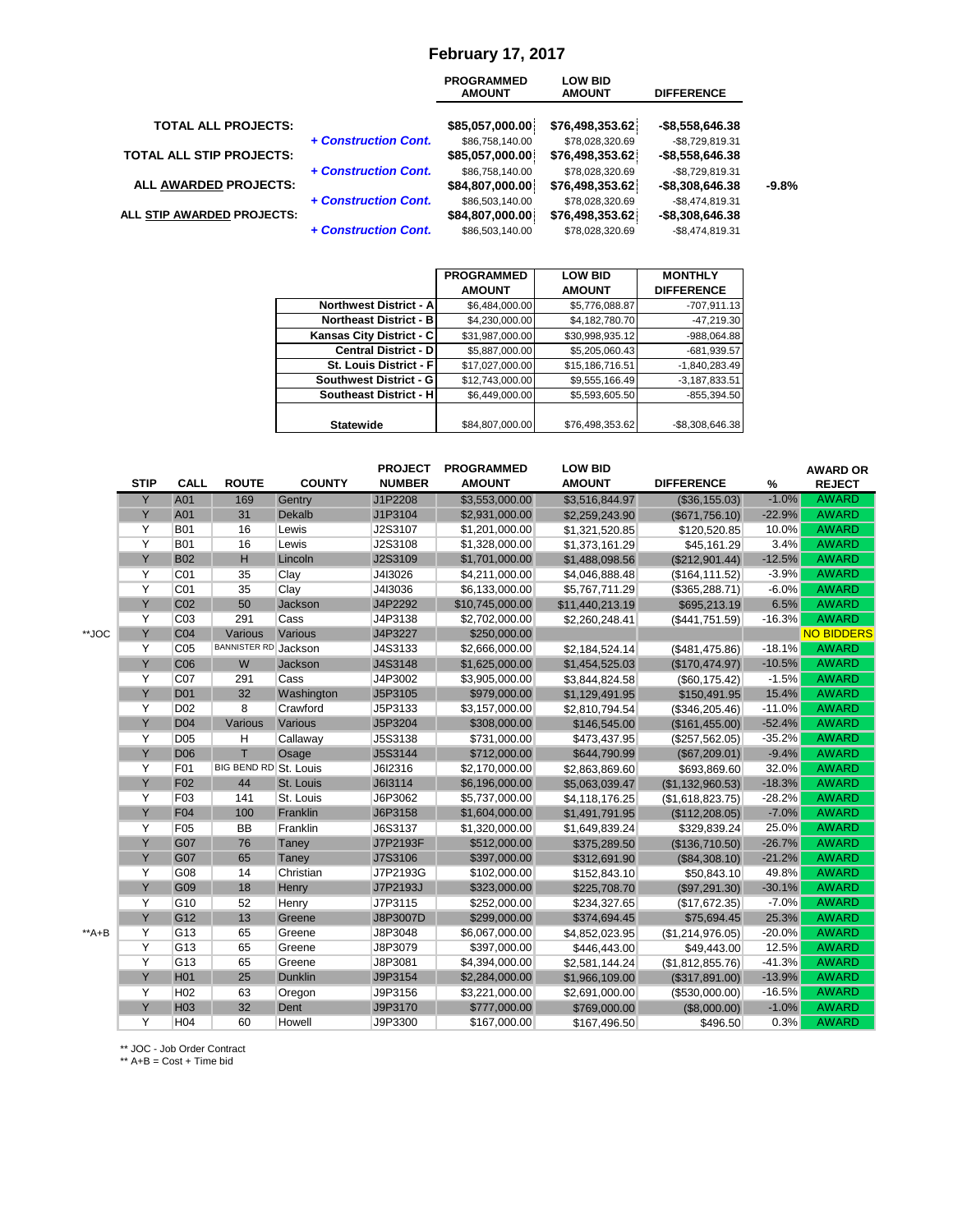# **March 24, 2017**

|                                 |                      | <b>PROGRAMMED</b><br><b>AMOUNT</b>  | <b>LOW BID</b><br><b>AMOUNT</b>    | <b>DIFFERENCE</b>                    |         |
|---------------------------------|----------------------|-------------------------------------|------------------------------------|--------------------------------------|---------|
| <b>TOTAL ALL PROJECTS:</b>      |                      | \$51,155,000.00                     | \$50,149,569.81                    | $-$1,005,430.19$                     |         |
| <b>TOTAL ALL STIP PROJECTS:</b> | + Construction Cont. | \$52,178,100.00<br>\$51,155,000.00  | \$51,152,561.21<br>\$50,149,569.81 | $-$1,025,538.79$<br>$-$1,005,430.19$ |         |
| ALL AWARDED PROJECTS:           | + Construction Cont. | \$52,178,100.00<br>\$51,155,000.00] | \$51,152,561.21<br>\$50,149,569.81 | $-$1,025,538.79$<br>$-$1,005,430.19$ | $-2.0%$ |
| ALL STIP AWARDED PROJECTS:      | + Construction Cont. | \$52,178,100.00<br>\$51,155,000.00  | \$51,152,561.21<br>\$50,149,569.81 | $-$1,025,538.79$<br>$-$1,005,430.19$ |         |
|                                 | + Construction Cont. | \$52,178,100.00                     | \$51,152,561.21                    | $-$1,025,538.79$                     |         |

| <b>PROGRAMMED</b>                                | <b>LOW BID</b>  | <b>MONTHLY</b>                                                                                                           |
|--------------------------------------------------|-----------------|--------------------------------------------------------------------------------------------------------------------------|
| <b>AMOUNT</b>                                    | <b>AMOUNT</b>   | <b>DIFFERENCE</b>                                                                                                        |
| <b>Northwest District - A</b><br>\$0.00          | \$0.00          | 0.00                                                                                                                     |
| \$5,551,000.00<br><b>Northeast District - B</b>  |                 | $-835,439.34$                                                                                                            |
| Kansas City District - C                         |                 | $-264,872.57$                                                                                                            |
| <b>Central District - D</b>                      |                 | 699,795.77                                                                                                               |
| <b>St. Louis District - Fl</b><br>\$9.349.000.00 |                 | 373,812.70                                                                                                               |
| \$905,000.00<br><b>Southwest District - G</b>    |                 | -139,730.36                                                                                                              |
| \$25,728,000.00<br><b>Southeast District - H</b> | \$24,889,003.61 | $-838,996.39$                                                                                                            |
|                                                  |                 |                                                                                                                          |
| \$51,155,000.00                                  | \$50,149,569.81 | $-$1,005,430.19$                                                                                                         |
|                                                  |                 | \$4,715,560.66<br>\$2,836,000.00<br>\$2,571,127.43<br>\$7,485,795.77<br>\$6,786,000.00<br>\$9,722,812.70<br>\$765,269.64 |

|       |             |                 |                        |                     | <b>PROJECT</b>  | <b>PROGRAMMED</b> | <b>LOW BID</b>  |                   |          | <b>AWARD OR</b> |
|-------|-------------|-----------------|------------------------|---------------------|-----------------|-------------------|-----------------|-------------------|----------|-----------------|
|       | <b>STIP</b> |                 | <b>CALL ROUTE</b>      | <b>COUNTY</b>       | <b>NUMBER</b>   | <b>AMOUNT</b>     | <b>AMOUNT</b>   | <b>DIFFERENCE</b> | $\%$     | <b>REJECT</b>   |
|       | Y           | <b>B01</b>      | 79                     | Pike                | J2P3082         | \$2,042,000.00    | \$1,408,094.47  | (\$633,905.53)    | $-31.0%$ | <b>AWARD</b>    |
|       | Y           | <b>B01</b>      | 79                     | Pike                | J2P3086         | \$1,002,000.00    | \$1,139,814.09  | \$137,814.09      | 13.8%    | <b>AWARD</b>    |
|       | Y           | <b>B02</b>      | 79                     | Ralls               | J2P3118         | \$157,000.00      | \$112,190.70    | (\$44,809.30)     | $-28.5%$ | <b>AWARD</b>    |
|       | Y           | <b>B02</b>      | 79                     | Ralls               | J2P3119         | \$288,000.00      | \$183,479.35    | (\$104,520.65)    | $-36.3%$ | <b>AWARD</b>    |
|       | Y           | <b>B03</b>      | 161                    | Montgomery          | J2S3072         | \$818,000.00      | \$914,427.05    | \$96,427.05       | 11.8%    | <b>AWARD</b>    |
|       | Ÿ           | <b>B04</b>      | 156                    | Lewis               | J2S3112         | \$558,000.00      | \$490,433.40    | (\$67,566.60)     | $-12.1%$ | <b>AWARD</b>    |
|       | Y           | <b>B04</b>      | 156                    | Lewis               | J2S3113         | \$686,000.00      | \$467,121.60    | (\$218,878.40)    | $-31.9%$ | <b>AWARD</b>    |
|       | Y           | C <sub>01</sub> | М                      | Pettis              | J3S3050         | \$896,000.00      | \$1,013,925.53  | \$117,925.53      | 13.2%    | <b>AWARD</b>    |
|       | Y           | C <sub>01</sub> | М                      | Pettis              | J3S3051         | \$524,000.00      | \$538,783.30    | \$14,783.30       | 2.8%     | <b>AWARD</b>    |
|       | Υ           | C <sub>02</sub> | 131                    | Lafayette           | J3S3052         | \$676,000.00      | \$433,526.28    | (\$242,473.72)    | $-35.9%$ | <b>AWARD</b>    |
|       | Υ           | C <sub>03</sub> | 58                     | Johnson             | J4P1431         | \$740,000.00      | \$584,892.32    | (\$155, 107.68)   | $-21.0%$ | <b>AWARD</b>    |
|       | Y           | D <sub>01</sub> | 68                     | Phelps              | J5P3030         | \$122,000.00      | \$362,395.28    | \$240,395.28      | 197.0%   | <b>AWARD</b>    |
|       | Υ           | D <sub>01</sub> | 68                     | Phelps              | J5P3120         | \$470,000.00      | \$499,987.01    | \$29,987.01       | 6.4%     | <b>AWARD</b>    |
|       | Y           | D <sub>03</sub> | 54                     | Camden              | J5P3221         | \$265,000.00      | \$269,269.00    | \$4,269.00        | 1.6%     | <b>AWARD</b>    |
|       | Y           | D <sub>04</sub> | J                      | Cole                | J5S3146         | \$1,183,000.00    | \$1,259,328.25  | \$76,328.25       | 6.5%     | <b>AWARD</b>    |
|       | Y           | D <sub>05</sub> | B                      | Cole                | J5S3149         | \$4,746,000.00    | \$5,094,816.23  | \$348,816.23      | 7.3%     | <b>AWARD</b>    |
| **JOC | Y           | F01             | <b>Various Various</b> |                     | J0I3003K        | \$600,000.00      | \$600,000.00    | \$0.00            | 0.0%     | <b>AWARD</b>    |
|       | Y           | F <sub>02</sub> | 270                    | St. Louis           | J6I3136         | \$4,541,000.00    | \$4,645,000.00  | \$104,000.00      | 2.3%     | <b>AWARD</b>    |
|       | Υ           | F <sub>03</sub> | 70                     | St. Charles         | J6I3197         | \$670,000.00      | \$715,923.50    | \$45,923.50       | 6.9%     | <b>AWARD</b>    |
| **JOC | Y           | F04             | Various Various        |                     | J6P3117         | \$463,000.00      | \$463,000.00    | \$0.00            | 0.0%     | <b>AWARD</b>    |
| **JOC | Y           | F <sub>05</sub> |                        | Various St. Charles | J6P3118         | \$298,000.00      | \$298,000.00    | \$0.00            | 0.0%     | <b>AWARD</b>    |
|       | Y           | F06             | 141                    | Jefferson           | J6P3143         | \$802,000.00      | \$1,488,300.50  | \$686,300.50      | 85.6%    | <b>AWARD</b>    |
| **JOC | Y           | F07             | <b>Various Various</b> |                     | J6P3198B        | \$1,020,000.00    | \$1,020,000.00  | \$0.00            | 0.0%     | <b>AWARD</b>    |
|       | Y           | F08             | 170                    | St. Louis           | J6P3206         | \$955,000.00      | \$492,588.70    | (\$462,411.30)    | $-48.4%$ | <b>AWARD</b>    |
|       | Y           | G01             | 37                     | Jasper              | J7P2193I        | \$251,000.00      | \$156,792.66    | (\$94,207.34)     | $-37.5%$ | <b>AWARD</b>    |
|       | Y           | G01             | W                      | <b>Barry</b>        | J7S3178         | \$20,000.00       | \$89,365.23     | \$69,365.23       | 346.8%   | <b>AWARD</b>    |
|       | Y           | G02             | 744                    | Greene              | J8P3007B        | \$455,000.00      | \$355,866.10    | (\$99,133.90)     | $-21.8%$ | <b>AWARD</b>    |
|       | Y           | G <sub>02</sub> | 744                    | Greene              | J8P3007C        | \$179,000.00      | \$163,245.65    | (\$15,754.35)     | $-8.8%$  | <b>AWARD</b>    |
|       | Y           | H <sub>01</sub> | <b>Various Various</b> |                     | <b>J0S3017J</b> | \$1,288,000.00    | \$1,234,875.47  | (\$53,124.53)     | $-4.1%$  | <b>AWARD</b>    |
|       | Y           | H <sub>02</sub> | 55                     | Pemiscot            | J9I3108         | \$266,000.00      | \$553,173.20    | \$287,173.20      | 108.0%   | <b>AWARD</b>    |
|       | Y           | H <sub>02</sub> | 55                     | Pemiscot            | J9I3109         | \$491,000.00      | \$1,150,752.68  | \$659,752.68      | 134.4%   | <b>AWARD</b>    |
|       | Y           | H <sub>02</sub> | 55                     | Scott               | J9I3111         | \$12,732,000.00   | \$10,775,224.96 | (\$1,956,775.04)  | $-15.4%$ | <b>AWARD</b>    |
|       | Y           | H <sub>05</sub> | 21                     | Reynolds            | J9P3162         | \$4,336,000.00    | \$3,228,517.35  | (\$1,107,482.65)  | $-25.5%$ | <b>AWARD</b>    |
|       | Υ           | H <sub>05</sub> | $\mathsf{A}$           | Carter              | J9S3175         | \$490,000.00      | \$464,328.06    | (\$25,671.94)     | $-5.2%$  | <b>AWARD</b>    |
|       | Y           | H06             | 67                     | Madison             | J9P3243         | \$490,000.00      | \$425,500.00    | (\$64,500.00)     | $-13.2%$ | <b>AWARD</b>    |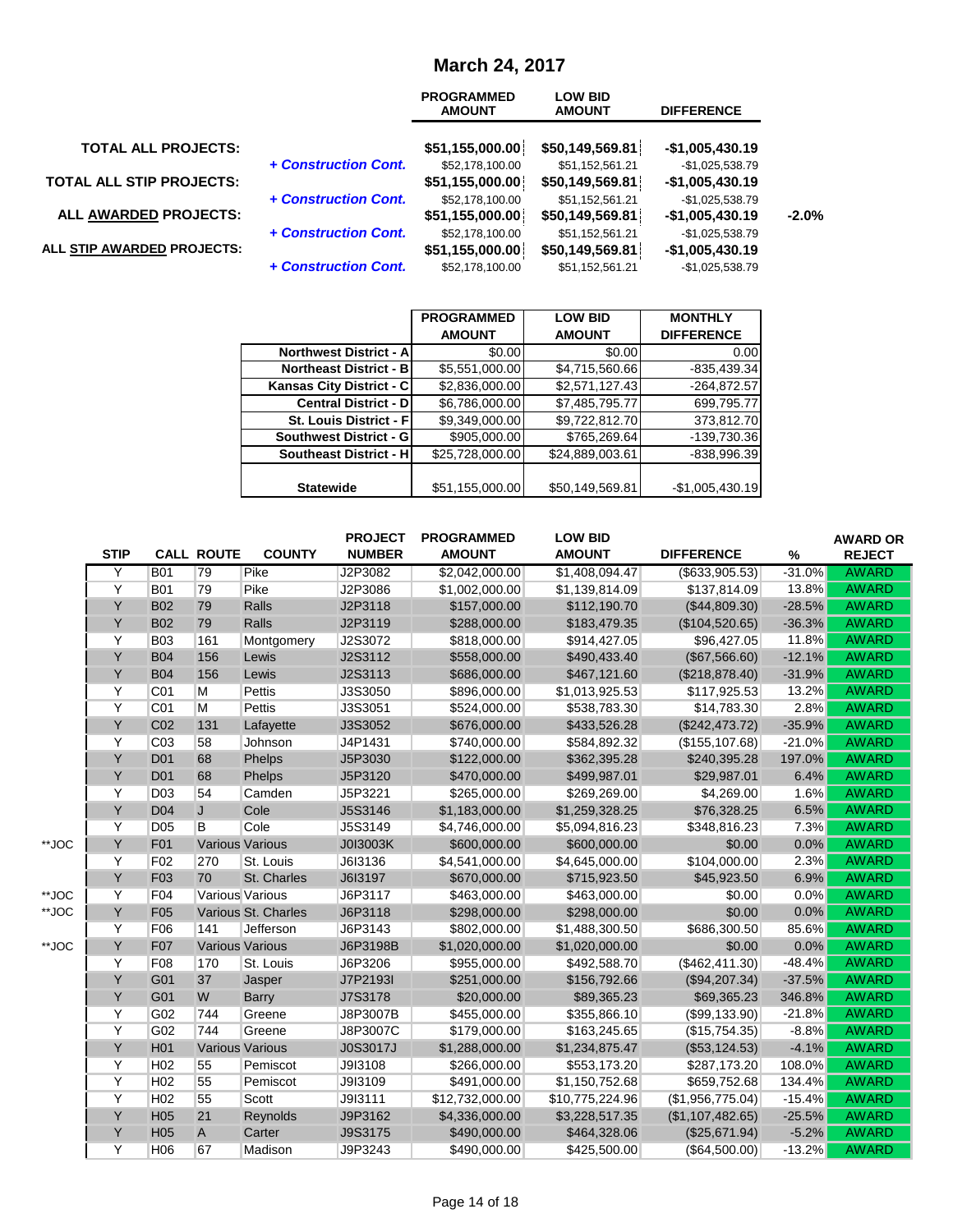## **March 24, 2017**

|                                 |                      | <b>PROGRAMMED</b><br><b>AMOUNT</b> | <b>LOW BID</b><br><b>AMOUNT</b>    | <b>DIFFERENCE</b>                    |         |
|---------------------------------|----------------------|------------------------------------|------------------------------------|--------------------------------------|---------|
| <b>TOTAL ALL PROJECTS:</b>      |                      | \$51,155,000.00                    | \$50,149,569.81                    | $-$1,005,430.19$                     |         |
| <b>TOTAL ALL STIP PROJECTS:</b> | + Construction Cont. | \$52,178,100.00<br>\$51,155,000.00 | \$51,152,561.21<br>\$50,149,569.81 | $-$1,025,538.79$<br>$-$1,005,430.19$ |         |
| <b>ALL AWARDED PROJECTS:</b>    | + Construction Cont. | \$52,178,100.00<br>\$51,155,000.00 | \$51,152,561.21<br>\$50,149,569.81 | $-$1,025,538.79$<br>$-$1,005,430.19$ | $-2.0%$ |
| ALL STIP AWARDED PROJECTS:      | + Construction Cont. | \$52,178,100.00<br>\$51,155,000.00 | \$51,152,561.21<br>\$50,149,569.81 | $-$1,025,538.79$<br>$-$1,005,430.19$ |         |
|                                 | + Construction Cont. | \$52,178,100.00                    | \$51,152,561.21                    | $-$1,025,538.79$                     |         |

|                                | <b>PROGRAMMED</b> | <b>LOW BID</b>  | <b>MONTHLY</b>    |
|--------------------------------|-------------------|-----------------|-------------------|
|                                | <b>AMOUNT</b>     | <b>AMOUNT</b>   | <b>DIFFERENCE</b> |
| <b>Northwest District - A</b>  | \$0.00            | \$0.00          | 0.00              |
| <b>Northeast District - B</b>  | \$5,551,000.00    | \$4,715,560.66  | $-835,439.34$     |
| Kansas City District - C       | \$2,836,000.00    | \$2,571,127.43  | $-264,872.57$     |
| <b>Central District - DI</b>   | \$6,786,000.00    | \$7,485,795.77  | 699,795.77        |
| <b>St. Louis District - Fl</b> | \$9,349,000.00    | \$9,722,812.70  | 373,812.70        |
| <b>Southwest District - GI</b> | \$905,000.00      | \$765,269.64    | -139,730.36       |
| <b>Southeast District - H</b>  | \$25,728,000.00   | \$24,889,003.61 | $-838,996.39$     |
|                                |                   |                 |                   |
| <b>Statewide</b>               | \$51,155,000.00   | \$50,149,569.81 | $-$1,005,430.19$  |

|             |                  |                   |                  | <b>PROJECT</b> | <b>PROGRAMMED</b> | <b>LOW BID</b> |                   |          | <b>AWARD OR</b> |
|-------------|------------------|-------------------|------------------|----------------|-------------------|----------------|-------------------|----------|-----------------|
| <b>STIP</b> |                  | <b>CALL ROUTE</b> | <b>COUNTY</b>    | <b>NUMBER</b>  | <b>AMOUNT</b>     | <b>AMOUNT</b>  | <b>DIFFERENCE</b> | %        | <b>REJECT</b>   |
|             | H <sub>0</sub> 7 | 67                | St. Francois     | J9P3302        | \$640,000,00      | \$800,113,00   | \$160,113,00      | 25.0%    | <b>AWARD</b>    |
|             | H <sub>10</sub>  | 51                | Stoddard         | J9S3179        | \$144,000.00      | \$896,058.89   | \$752,058.89      | 522.3%   | <b>AWARD</b>    |
|             | H <sub>10</sub>  | B                 | <b>Butler</b>    | J9S3249        | \$1,670,000,00    | \$1.365.901.11 | (S304, 098.89)    | $-18.2%$ | <b>AWARD</b>    |
|             | H <sub>11</sub>  | 49                | Wavne            | J9P3124        | \$611,000.00      | \$734,255,04   | \$123,255.04      | 20.2%    | <b>AWARD</b>    |
|             | H <sub>11</sub>  | 67                | Wavne            | J9P3132        | \$728,000,00      | \$802,375.80   | \$74,375.80       | 10.2%    | <b>AWARD</b>    |
|             | H <sub>11</sub>  | 158               | <b>Butler</b>    | J9S3144        | \$959,000.00      | \$1.036.556.55 | \$77.556.55       | 8.1%     | <b>AWARD</b>    |
|             | H <sub>11</sub>  | CC                | <b>Bollinger</b> | J9S3151        | \$883,000,00      | \$1,421,371.50 | \$538,371.50      | 61.0%    | <b>AWARD</b>    |

\*\*JOC - Job Order Contract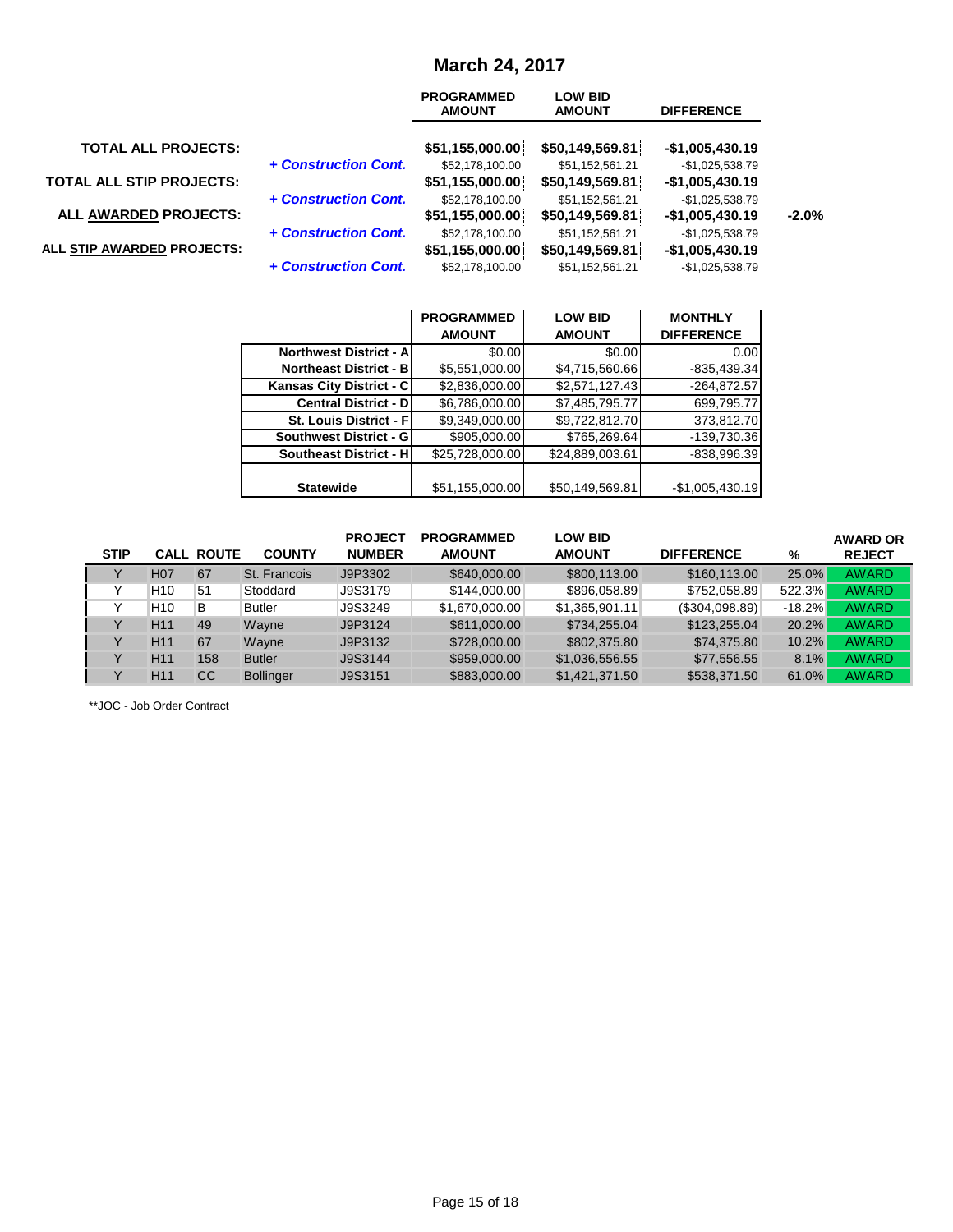#### **April 21, 2017**

|                                 | <b>PROGRAMMED</b><br><b>AMOUNT</b> | <b>LOW BID</b><br><b>AMOUNT</b> | <b>DIFFERENCE</b> |      |
|---------------------------------|------------------------------------|---------------------------------|-------------------|------|
| <b>TOTAL ALL PROJECTS:</b>      | \$56,648,000.00                    | \$60,076,411.49                 | \$3,428,411.49    |      |
| + Construction Cont.            | \$57,780,960.00                    | \$61,277,939.72                 | \$3,496,979.72    |      |
| <b>TOTAL ALL STIP PROJECTS:</b> | \$56,648,000.00                    | \$60,076,411.49                 | \$3,428,411.49    |      |
| + Construction Cont.            | \$57,780,960.00                    | \$61,277,939.72                 | \$3,496,979.72    | 3.2% |
| ALL AWARDED PROJECTS:           | \$53,675,000.00                    | \$55,397,096.66                 | \$1,722,096.66    |      |
| + Construction Cont.            | \$54,748,500.00                    | \$56,505,038.59                 | \$1,756,538.59    |      |
| ALL STIP AWARDED PROJECTS:      | \$53,675,000.00                    | \$55,397,096.66                 | \$1,722,096.66    |      |
| + Construction Cont.            | \$54,748,500.00                    | \$56,505,038.59                 | \$1,756,538.59    |      |

|                                | <b>PROGRAMMED</b> | <b>LOW BID</b>  | <b>MONTHLY</b>    |
|--------------------------------|-------------------|-----------------|-------------------|
|                                | <b>AMOUNT</b>     | <b>AMOUNT</b>   | <b>DIFFERENCE</b> |
| <b>Northwest District - Al</b> | \$5,879,000.00    | \$5,532,916.76  | $-346,083.24$     |
| <b>Northeast District - B</b>  | \$1,314,000.00    | \$1,246,453.30  | $-67,546.70$      |
| Kansas City District - C       | \$8,215,000.00    | \$8,652,097.51  | 437,097.51        |
| <b>Central District - D</b>    | \$18,167,000.00   | \$16,797,872.71 | $-1,369,127.29$   |
| St. Louis District - F         | \$1,762,000.00    | \$1,861,447.50  | 99,447.50         |
| Southwest District - G         | \$15,703,000.00   | \$18,222,894.38 | 2,519,894.38      |
| Southeast District - H         | \$2,635,000.00    | \$3,083,414.50  | 448,414.50        |
|                                |                   |                 |                   |
| <b>Statewide</b>               | \$53,675,000.00   | \$55,397,096.66 | \$1,722,096.66    |

|       |                |                 |                   |                           | <b>PROJECT</b> | <b>PROGRAMMED</b> | <b>LOW BID</b> |                   |          | <b>AWARD OR</b> |
|-------|----------------|-----------------|-------------------|---------------------------|----------------|-------------------|----------------|-------------------|----------|-----------------|
|       | <b>STIP</b>    |                 | <b>CALL ROUTE</b> | <b>COUNTY</b>             | <b>NUMBER</b>  | <b>AMOUNT</b>     | <b>AMOUNT</b>  | <b>DIFFERENCE</b> | %        | <b>REJECT</b>   |
|       | Y              | A01             | <b>DD</b>         | Buchanan                  | J1S2192        | \$2,975,000.00    | \$2,482,190.23 | (\$492,809.77)    | $-16.6%$ | <b>AWARD</b>    |
|       | Y              | A02             | $\overline{C}$    | Clinton                   | J1S3088        | \$851,000.00      | \$1,433,590.92 | \$582,590.92      | 68.5%    | <b>REJECT</b>   |
|       | Y              | A02             | $\mathsf{C}$      | Clay                      | J4P3051B       | \$1,622,000.00    | \$2,745,723.91 | \$1,123,723.91    | 69.3%    | <b>REJECT</b>   |
|       | $\overline{Y}$ | A03             | 6                 | Buchanan                  | J1S3092        | \$976,000.00      | \$1,339,510.93 | \$363,510.93      | 37.2%    | <b>AWARD</b>    |
|       | Y              | A03             | 6                 | Buchanan                  | J1S3096        | \$1,578,000.00    | \$1,361,215.60 | (\$216,784.40)    | $-13.7%$ | <b>AWARD</b>    |
| **JOC | Y              | A04             | Various Various   |                           | J1P3022        | \$350,000.00      | \$350,000.00   | \$0.00            | 0.0%     | <b>AWARD</b>    |
| **JOC | Y              | <b>B01</b>      | 70                | Montgomery                | J0I3003J       | \$250,000.00      | \$250,000.00   | \$0.00            | 0.0%     | <b>AWARD</b>    |
|       | Y              | <b>B02</b>      | 63                | Randolph                  | J2P3058C       | \$860,000.00      | \$736,781.80   | (\$123, 218.20)   | $-14.3%$ | <b>AWARD</b>    |
|       | Y              | <b>B03</b>      | 61                | Marion                    | J2P3164        | \$204,000.00      | \$259,671.50   | \$55,671.50       | 27.3%    | <b>AWARD</b>    |
|       | Y              | CO <sub>1</sub> | 24                | Lafayette                 | J3P3057        | \$722,000.00      | \$1,752,718.17 | \$1,030,718.17    | 142.8%   | <b>AWARD</b>    |
|       | Y              | CO <sub>2</sub> | Various Pettis    |                           | J3P3069        | \$392,000.00      | \$474,339.00   | \$82,339.00       | 21.0%    | <b>AWARD</b>    |
|       | Y              | CO <sub>3</sub> | 131               | Johnson                   | J3P3077        | \$1,608,000.00    | \$1,332,651.66 | (\$275,348.34)    | $-17.1%$ | <b>AWARD</b>    |
|       | Y              | CO <sub>4</sub> | H                 | Saline                    | J3S3067        | \$895,000.00      | \$792,094.25   | (\$102,905.75)    | $-11.5%$ | <b>AWARD</b>    |
|       | Υ              | CO <sub>5</sub> | AA                | Johnson                   | J3S3070        | \$2,685,000.00    | \$3,247,945.40 | \$562,945.40      | 21.0%    | <b>AWARD</b>    |
|       | Y              | C <sub>06</sub> | Various Various   |                           | J3S3079        | \$192,000.00      | \$70,858.00    | (\$121, 142.00)   | $-63.1%$ | <b>AWARD</b>    |
|       | Y              | <b>C07</b>      | 152               | Platte                    | J4S3207        | \$1,071,000.00    | \$523,861.91   | (\$547,138.09)    | $-51.1%$ | <b>AWARD</b>    |
|       | Υ              | <b>C07</b>      | 9                 | Platte                    | J4S3208        | \$440,000.00      | \$317,407.37   | (\$122,592.63)    | $-27.9%$ | <b>AWARD</b>    |
|       | Y              | CO8             | Z                 | Platte                    | J4S3226        | \$210,000.00      | \$140,221.75   | (\$69,778.25)     | $-33.2%$ | <b>AWARD</b>    |
| **JOC | Y              | C <sub>09</sub> | Various Various   |                           | J4P3227        | \$250,000.00      | \$250,000.00   | \$0.00            | 0.0%     | <b>REJECT</b>   |
| **JOC | $\overline{Y}$ | D <sub>01</sub> | 70                | Cooper                    | J0I3003I       | \$250,000.00      | \$250,000.00   | \$0.00            | 0.0%     | <b>REJECT</b>   |
| **JOC | Y              | D <sub>02</sub> | 44                | Laclede                   | J0I3003Q       | \$525,000.00      | \$525,000.00   | \$0.00            | 0.0%     | <b>AWARD</b>    |
|       | Y              | D <sub>03</sub> | 63                | Callaway                  | J5L3075C       | \$1,097,000.00    | \$1,141,370.08 | \$44,370.08       | 4.0%     | <b>AWARD</b>    |
|       | Ÿ              | D <sub>04</sub> | 100               | Gasconade                 | J5P3099        | \$992,000.00      | \$1,025,000.00 | \$33,000.00       | 3.3%     | <b>AWARD</b>    |
|       | $\overline{Y}$ | D <sub>05</sub> | 32                | Dent                      | J5P3104        | \$908,000.00      | \$1,194,449.94 | \$286,449.94      | 31.5%    | <b>AWARD</b>    |
|       | Y              | D <sub>06</sub> | $\bf{8}$          | Washington                | J5P3115        | \$3,122,000.00    | \$3,198,000.00 | \$76,000.00       | 2.4%     | <b>AWARD</b>    |
|       | Y              | <b>D07</b>      | 54                | Callaway                  | J5P3119        | \$9,421,000.00    | \$7,302,396.44 | (\$2,118,603.56)  | $-22.5%$ | <b>AWARD</b>    |
|       | Y              | D <sub>08</sub> | $\bf{8}$          | Crawford                  | J5P3135        | \$631,000.00      | \$723,956.25   | \$92,956.25       | 14.7%    | <b>AWARD</b>    |
| **JOC | Y              | D <sub>09</sub> | Various Various   |                           | J5P3184        | \$510,000.00      | \$510,000.00   | \$0.00            | 0.0%     | <b>AWARD</b>    |
|       | Y              | D <sub>10</sub> | D                 | Camden                    | J5S3142        | \$961,000.00      | \$1,177,700.00 | \$216,700.00      | 22.5%    | <b>AWARD</b>    |
| **RC  | Y              | F01             | N                 | St. Charles               | J6S3100        | \$986,000.00      | \$784,070.20   | (\$201,929.80)    | $-20.5%$ | <b>AWARD</b>    |
| **RC  | Y              | F <sub>02</sub> |                   | <b>HAWK F St. Charles</b> | J6S3100B       | \$46,000.00       | \$123,820.55   | \$77,820.55       | 169.2%   | <b>AWARD</b>    |
|       | Y              | F <sub>03</sub> |                   | IS270W St. Louis          | J6S3199        | \$531,000.00      | \$753,715.00   | \$222,715.00      | 41.9%    | <b>AWARD</b>    |
|       | Υ              | <b>F04</b>      | J                 | St. Charles               | J6S3209        | \$199,000.00      | \$199,841.75   | \$841.75          | 0.4%     | <b>AWARD</b>    |
|       | Y              | G01             | $\overline{7}$    | Benton                    | J5P0933        | \$1,154,000.00    | \$1,641,352.05 | \$487,352.05      | 42.2%    | <b>AWARD</b>    |
|       | Ÿ              | G02             | 60                | Lawrence                  | J7S3000        | \$2,009,000.00    | \$3,148,785.00 | \$1,139,785.00    | 56.7%    | <b>AWARD</b>    |
|       | Y              | G03             | 76                | Taney                     | J7S3087        | \$1,247,000.00    | \$849,189.66   | (\$397, 810.34)   | $-31.9%$ | <b>AWARD</b>    |
|       | $\overline{Y}$ | G03             | 76                | Taney                     | J7S3087B       | \$1,547,000.00    | \$1,161,592.21 | (\$385,407.79)    | $-24.9%$ | <b>AWARD</b>    |
|       | Y              | G03             | 76                | Taney                     | J7S3087C       | \$1,169,000.00    | \$907,284.25   | (\$261,715.75)    | $-22.4%$ | <b>AWARD</b>    |
|       | Y              | G04             | 44                | Greene                    | J8I3055        | \$1,511,000.00    | \$1,810,798.50 | \$299,798.50      | 19.8%    | <b>AWARD</b>    |
|       | Y              | G05             | 76                | Taney                     | J8P2226        | \$7,066,000.00    | \$8,703,892.71 | \$1,637,892.71    | 23.2%    | <b>AWARD</b>    |
|       | Ÿ              | <b>H01</b>      | 55                | <b>Scott</b>              | J9I3127        | \$1,078,000.00    | \$1,375,000.00 | \$297,000.00      | 27.6%    | <b>AWARD</b>    |
|       | Y              | H <sub>03</sub> | EE                | Cape Girardeau            | J9S3138        | \$350,000.00      | \$434,964.00   | \$84,964.00       | 24.3%    | <b>AWARD</b>    |
|       | Y              | H <sub>03</sub> | A                 | Perry                     | J9S3141        | \$823,000.00      | \$925,537.50   | \$102,537.50      | 12.5%    | <b>AWARD</b>    |
|       | Y              | H <sub>03</sub> | A                 | Scott                     | J9S3150        | \$384,000.00      | \$347,913.00   | (\$36,087.00)     | $-9.4%$  | <b>AWARD</b>    |

\*\*RC - Required call Conbination - F01 & F02 \*\*JOC - Job Order Contract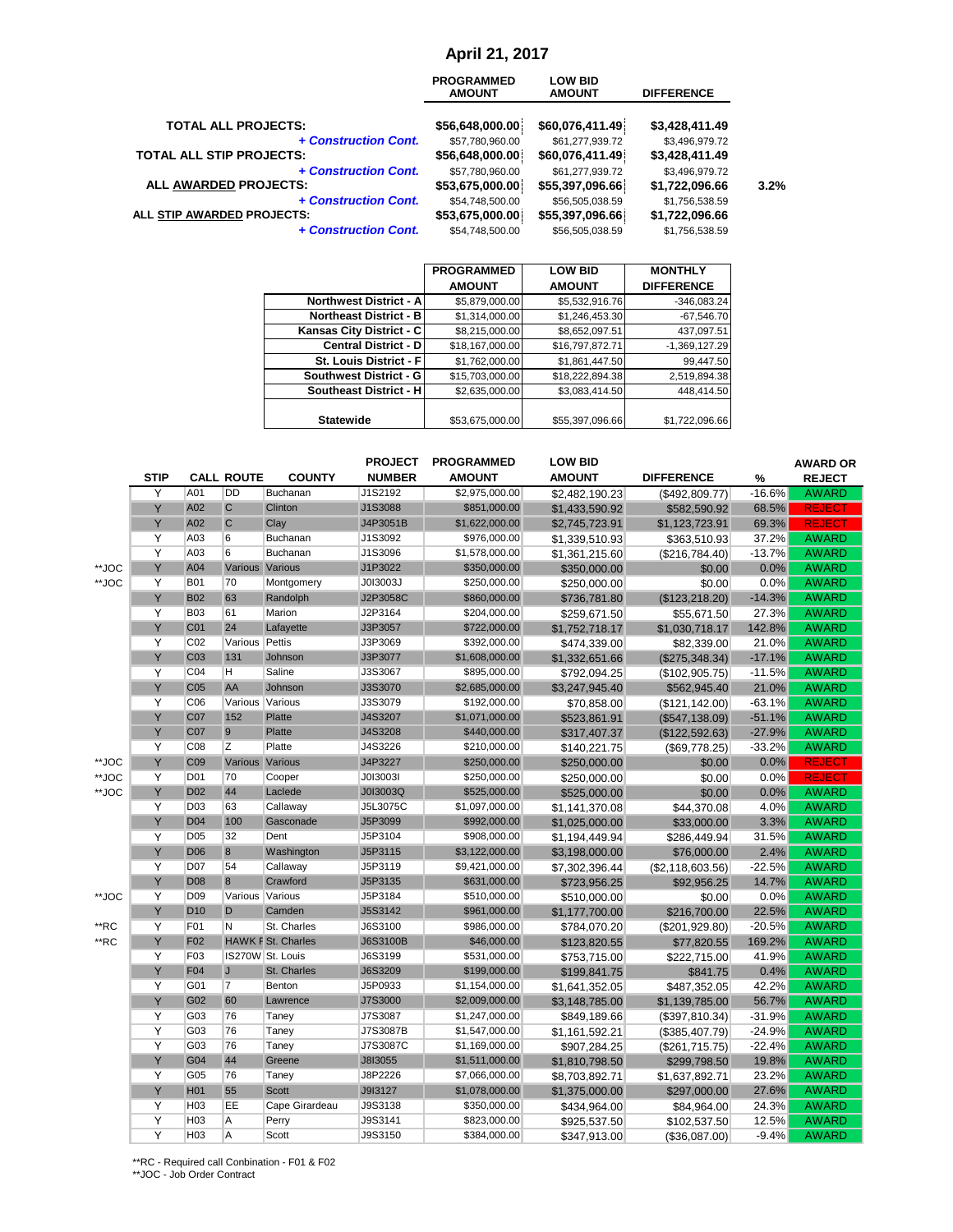## **May 19, 2017**

|                                 |                      | <b>PROGRAMMED</b><br><b>AMOUNT</b> | <b>LOW BID</b><br><b>AMOUNT</b>    | <b>DIFFERENCE</b>                    |         |
|---------------------------------|----------------------|------------------------------------|------------------------------------|--------------------------------------|---------|
| <b>TOTAL ALL PROJECTS:</b>      |                      | \$86,973,000.00                    | \$81,467,088.76                    | $-$5,505,911.24$                     |         |
| <b>TOTAL ALL STIP PROJECTS:</b> | + Construction Cont. | \$88,712,460.00<br>\$84,062,000.00 | \$83,096,430.54<br>\$78,502,257.26 | $-$5,616,029.46$<br>$-$5,559,742.74$ |         |
| ALL AWARDED PROJECTS:           | + Construction Cont. | \$85,743,240.00<br>\$85,796,000.00 | \$80,072,302.41<br>\$80,533,977.16 | -\$5,670,937.59<br>-\$5,262,022.84   | $-6.1%$ |
| ALL STIP AWARDED PROJECTS:      | + Construction Cont. | \$87,511,920.00<br>\$82,885,000.00 | \$82,144,656.70<br>\$77,569,145.66 | -\$5,367,263.30<br>$-$5,315,854.34$  |         |
|                                 | + Construction Cont. | \$84,542,700.00                    | \$79,120,528.57                    | $-$5,422,171.43$                     |         |

|                                | <b>PROGRAMMED</b> | <b>LOW BID</b>  | <b>MONTHLY</b>    |
|--------------------------------|-------------------|-----------------|-------------------|
|                                | <b>AMOUNT</b>     | <b>AMOUNT</b>   | <b>DIFFERENCE</b> |
| <b>Northwest District - A</b>  | \$2,597,000.00    | \$2,855,543.35  | 258,543.35        |
| <b>Northeast District - BI</b> | \$4,716,000.00    | \$4,106,835.80  | $-609, 164.20$    |
| Kansas City District - C       | \$12,257,000.00   | \$13,863,381.12 | 1,606,381.12      |
| <b>Central District - D</b>    | \$7,123,000.00    | \$7,554,636.05  | 431,636.05        |
| <b>St. Louis District - Fl</b> | \$19,600,000.00   | \$12,853,398.70 | $-6,746,601.30$   |
| Southwest District - G         | \$22,127,000.00   | \$17,948,216.21 | $-4,178,783.79$   |
| <b>Southeast District - HI</b> | \$17,376,000.00   | \$21,351,965.93 | 3,975,965.93      |
| <b>Statewide</b>               | \$85,796,000.00   | \$80,533,977.16 | $-$5,262,022.84$  |

|       | <b>STIP</b> | <b>CALL</b>     | <b>ROUTE</b>            | <b>COUNTY</b>   | <b>PROJECT</b><br><b>NUMBER</b> | <b>PROGRAMMED</b><br><b>AMOUNT</b> | <b>LOW BID</b><br><b>AMOUNT</b> | <b>DIFFERENCE</b> | $\%$     | <b>AWARD OR</b><br><b>REJECT</b> |
|-------|-------------|-----------------|-------------------------|-----------------|---------------------------------|------------------------------------|---------------------------------|-------------------|----------|----------------------------------|
|       | Y           | A01             | 29                      | Holt            | J1P3023C                        | \$1,625,000.00                     | \$1,878,366.35                  | \$253,366.35      | 15.6%    | <b>AWARD</b>                     |
|       | Ÿ           | A02             | 36                      | <b>Buchanan</b> | J1P3179                         | \$172,000.00                       | \$177,177.00                    | \$5,177.00        | 3.0%     | <b>AWARD</b>                     |
|       | Υ           | A03             | 169                     | Buchanan        | J1S3143                         | \$334,000.00                       | \$229,988.00                    | (\$104,012.00)    | $-31.1%$ | <b>REJECT</b>                    |
| **JOC | N           | A04             | Various                 | Various         | J1M0262                         | \$800,000.00                       | \$800,000.00                    | \$0.00            | 0.0%     | <b>AWARD</b>                     |
|       | Y           | <b>B01</b>      | 61                      | Lincoln         | J2P3058B                        | \$2,091,000.00                     | \$1,988,593.30                  | (\$102,406.70)    | $-4.9%$  | <b>AWARD</b>                     |
| **JOC | Y           | <b>B02</b>      | 70                      | Montgomery      | J2I3092                         | \$250,000.00                       | \$250,000.00                    | \$0.00            | 0.0%     | <b>AWARD</b>                     |
| **JOC | Υ           | <b>B03</b>      | Various                 | Various         | J2P3093                         | \$135,000.00                       | \$135,000.00                    | \$0.00            | 0.0%     | <b>AWARD</b>                     |
|       | Υ           | <b>B04</b>      | $\mathsf{C}$            | Macon           | J2S2164                         | \$498,000.00                       | \$529,004.00                    | \$31,004.00       | 6.2%     | <b>AWARD</b>                     |
|       | Y           | <b>B05</b>      | $\overline{\mathsf{N}}$ | Shelby          | J2S3117                         | \$173,000.00                       | \$140,368.00                    | (\$32,632.00)     | $-18.9%$ | <b>AWARD</b>                     |
|       | Y           | <b>B06</b>      | F                       | Montgomery      | J2S3159                         | \$1,569,000.00                     | \$1,063,870.50                  | (\$505, 129.50)   | $-32.2%$ | <b>AWARD</b>                     |
| **JOC | Y           | CO <sub>1</sub> | 70                      | Lafayette       | J0I3003H                        | \$250,000.00                       | \$250,000.00                    | \$0.00            | 0.0%     | <b>AWARD</b>                     |
|       | Υ           | C <sub>02</sub> | 65                      | <b>Pettis</b>   | J3P3030                         | \$874,000.00                       | \$1,066,613.15                  | \$192,613.15      | 22.0%    | <b>AWARD</b>                     |
|       | Y           | C <sub>03</sub> | Ζ                       | Lafayette       | J3P3085B                        | \$350,000.00                       | \$386,706.76                    | \$36,706.76       | 10.5%    | <b>AWARD</b>                     |
|       | Ÿ           | CO <sub>4</sub> | 470                     | Jackson         | J4I3168                         | \$9,420,000.00                     | \$10,852,854.21                 | \$1,432,854.21    | 15.2%    | <b>AWARD</b>                     |
|       | Ÿ           | CO <sub>5</sub> | Various                 | Various         | J4P3228                         | \$343,000.00                       | \$703,123.60                    | \$360,123.60      | 105.0%   | <b>REJECT</b>                    |
|       | Ÿ           | C <sub>06</sub> | Various                 | Various         | J4P3231                         | \$263,000.00                       | \$207,207.00                    | (\$55,793.00)     | $-21.2%$ | <b>AWARD</b>                     |
| **JOC | N           | C <sub>07</sub> | Various                 | Various         | J4M0258                         | \$1,100,000.00                     | \$1,100,000.00                  | \$0.00            | 0.0%     | <b>AWARD</b>                     |
| **JOC | Y           | <b>D01</b>      | 70                      | Cooper          | J013003Z                        | \$250,000.00                       |                                 |                   |          | <b>NO BIDDERS</b>                |
| **RC  | N           | <b>D02</b>      | F                       | Pulaski         | J5M0276                         | \$107,000.00                       | \$99,268.35                     | (\$7,731.65)      | $-7.2%$  | <b>AWARD</b>                     |
| **RC  | Ÿ           | <b>D03</b>      | 17                      | Pulaski         | J5P3190                         | \$104,000.00                       | \$218,607.45                    | \$114,607.45      | 110.2%   | <b>AWARD</b>                     |
| **JOC | Y           | <b>D04</b>      | Various                 | Various         | J5P3183                         | \$510,000.00                       | \$510,000.00                    | \$0.00            | 0.0%     | <b>AWARD</b>                     |
|       | Y           | <b>D06</b>      | 124                     | <b>Boone</b>    | J5P3225                         | \$2,965,000.00                     | \$3,013,168.78                  | \$48,168.78       | 1.6%     | <b>AWARD</b>                     |
|       | Y           | <b>D06</b>      | B                       | <b>Boone</b>    | J5S3155                         | \$1,450,000.00                     | \$1,816,540.48                  | \$366,540.48      | 25.3%    | <b>AWARD</b>                     |
|       | Y           | <b>D07</b>      | 5                       | Laclede         | J5P3203                         | \$270,000.00                       | \$112,827.06                    | (\$157, 172.94)   | $-58.2%$ | <b>AWARD</b>                     |
|       | Y           | <b>D07</b>      | M                       | Morgan          | J5S0861B                        | \$69,000.00                        | \$33,880.03                     | (\$35,119.97)     | $-50.9%$ | <b>AWARD</b>                     |
|       | Y           | <b>D07</b>      | Z                       | Cooper          | J5S3052B                        | \$148,000.00                       | \$86,469.06                     | (\$61,530.94)     | $-41.6%$ | <b>AWARD</b>                     |
|       | Y           | <b>D08</b>      | 54                      | Camden          | J5S3139                         | \$900,000.00                       | \$1,063,874.84                  | \$163,874.84      | 18.2%    | <b>AWARD</b>                     |
| **JOC | N           | <b>D09</b>      | Various                 | Various         | J5M0278                         | \$600,000.00                       | \$600,000.00                    | \$0.00            | 0.0%     | <b>AWARD</b>                     |
|       | Ÿ           | <b>F01</b>      | 44                      | St. Louis       | J6I3169                         | \$15,865,000.00                    | \$9,905,000.00                  | (\$5,960,000.00)  | $-37.6%$ | <b>AWARD</b>                     |
|       | Y           | F <sub>02</sub> | 64                      | St. Louis       | J6I3224                         | \$1,579,000.00                     | \$1,217,217.00                  | (\$361,783.00)    | $-22.9%$ | <b>AWARD</b>                     |
|       | N           | F <sub>03</sub> | 185                     | Franklin        | J6M0264                         | \$304,000.00                       | \$365,563.15                    | \$61,563.15       | 20.3%    | <b>AWARD</b>                     |
|       | Ÿ           | F07             | 141                     | St. Louis       | J6P3164                         | \$440,000.00                       | \$236,324.74                    | (\$203,675.26)    | $-46.3%$ | <b>AWARD</b>                     |
|       | Ÿ           | <b>F08</b>      | \$61.00                 | St. Charles     | J6P3179                         | \$304,000.00                       | \$214,766.00                    | (\$89,234.00)     | $-29.4%$ | <b>AWARD</b>                     |
|       | Y           | F <sub>10</sub> | OLD HWY 2 Jefferson     |                 | J6S3174                         | \$159,000.00                       | \$216,884.00                    | \$57,884.00       | 36.4%    | <b>AWARD</b>                     |
|       | Y           | F <sub>11</sub> | B                       | Franklin        | J6S3216                         | \$949,000.00                       | \$697,643.81                    | (\$251,356.19)    | $-26.5%$ | <b>AWARD</b>                     |
|       | Υ           | G01             | 65                      | Greene          | J8P3036                         | \$2,682,000.00                     | \$2,376,552.30                  | (\$305,447.70)    | $-11.4%$ | <b>AWARD</b>                     |
|       | Ÿ           | G02             | 96                      | Lawrence        | J7P2228H                        | \$842,000.00                       | \$871,483.80                    | \$29,483.80       | 3.5%     | <b>AWARD</b>                     |
|       | Υ           | G02             | 96                      | Lawrence        | J7P2228I                        | \$857,000.00                       | \$1,070,554.55                  | \$213,554.55      | 24.9%    | <b>AWARD</b>                     |
|       | Ÿ           | G02             | 97                      | Lawrence        | J7S0526                         | \$772,000.00                       | \$917,731.65                    | \$145,731.65      | 18.9%    | <b>AWARD</b>                     |
|       | Y           | G03             | 44                      | Jasper          | J7P2229B                        | \$173,000.00                       | \$247,806.15                    | \$74,806.15       | 43.2%    | <b>AWARD</b>                     |